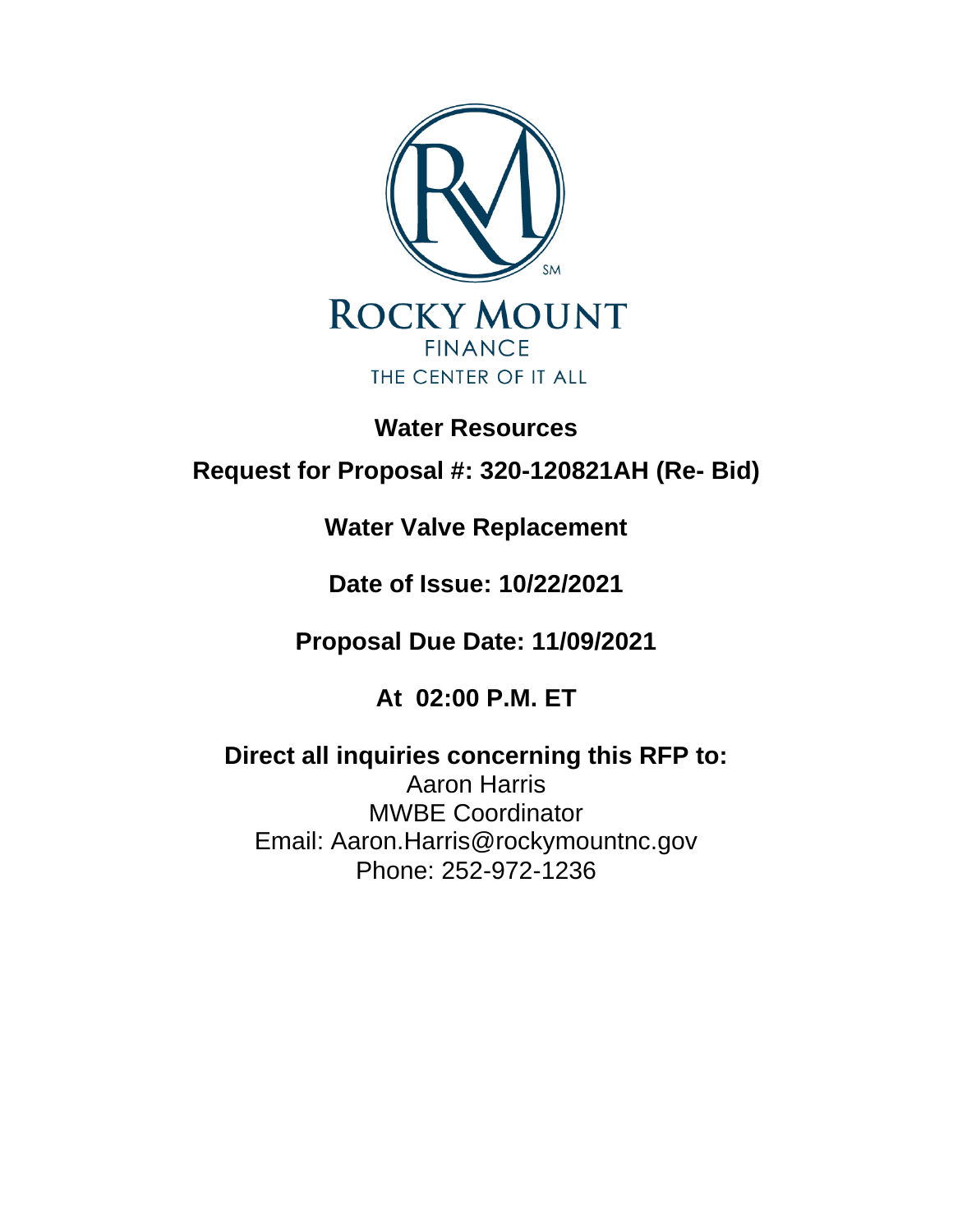## Contents

| $\mathbf{L}$ |  |
|--------------|--|
| Ш.           |  |
| III.         |  |
| IV.          |  |
|              |  |
|              |  |
|              |  |
|              |  |
|              |  |
|              |  |
|              |  |
|              |  |
|              |  |
|              |  |
|              |  |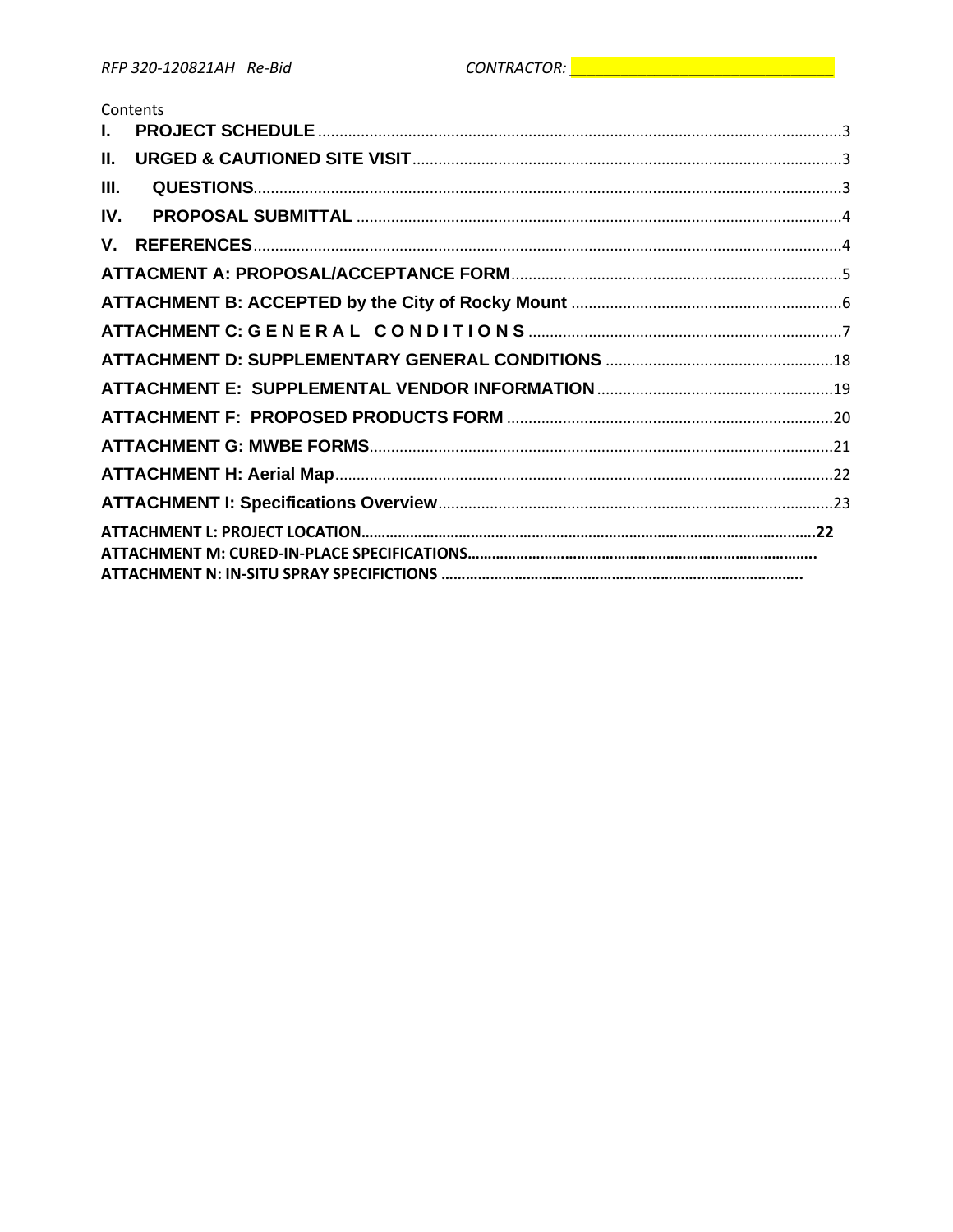#### **CITY OF ROCKY MOUNT STANDARD FORM OF INFORMAL CONTRACT AND GENERAL CONDITIONS**

FOR

#### **Project ID# - 320-120821AH Re- Bid**

This project is an effort to repair damage to a water valve by complete instillation of F 2-16" Ø Butterfly valves, valve Boxes, assembly kits, concrete donuts,16X24 Ø DI CROSS and all hardware for complete installation per city standards and specifications.

## **I. PROJECT SCHEDULE**

| Event                                  | <b>Responsibility</b> | Date and Time               |
|----------------------------------------|-----------------------|-----------------------------|
| <b>Issue RFP</b>                       | City                  | Friday, October 22, 2021    |
| Pre-bid/Site Visit                     | City                  | Call to schedule site visit |
| <b>Submit Written Questions</b>        | Contractor            | Tuesday, November 2, 2021   |
| Provide Response to Questions/Addendum | City                  | Thursday, November 4, 2021  |
| Deadline                               |                       |                             |
| Submit Proposals                       | Contractor            | Tuesday, November 9, 2021   |
| <b>Contract Award</b>                  | City                  | <b>TBD</b>                  |
| <b>Estimated Completion Date</b>       | Contractor            | <b>TBD</b>                  |

## **II. URGED & CAUTIONED SITE VISIT**

**Instructions**: It shall be urged and cautioned that each Contractor's representative be present for a preproposal site visit. Attendees must meet promptly at TBD*.* The purpose of this visit is for all prospective Contractors to apprise themselves with the conditions and requirements which will affect the performance of the work called for by this Request for Proposals. Contractors must stay for the duration of the site visit. No allowances will be made for unreported conditions that a prudent Contractor would recognize as affecting the work called for or implied by this proposal. Contractors are cautioned that any information released to attendees during the site visit, other than that involving the physical aspects of the facility referenced above, and which conflicts with, supersedes, or adds to requirements in this Request for Proposal, must be confirmed by written addendum before it can be considered to be a part of this proposal.

❖ Call To Schedule Site Visit

## **III. QUESTIONS**

Written questions shall be e-mailed to Aaron.Harris@rockymountnc.gov by the date and time specified in the proposal schedule. Contractors will enter "RFP #320-120821AH Re-Bid – Questions" as the subject for the email.

Questions received prior to the submission deadline date, the MWBE Coordinator response, and any additional terms deemed necessary by the City of Rocky Mount will be posted in the form of an addendum to the Interactive Purchasing System (IPS), http://www.ips.state.nc.us, and the City of Rocky Mount website and shall become an Addendum to this RFP. No information, instruction or advice provided orally or informally by any City personnel, whether made in response to a question or otherwise concerning this RFP, shall be considered authoritative or binding. Vendors shall rely only on written material contained in an Addendum to this RFP.

Inquiries submitted no later than the date and time noted in the project schedule. Questions answered verbally will be followed up by written addenda as deemed necessary; oral interpretations shall have no effect.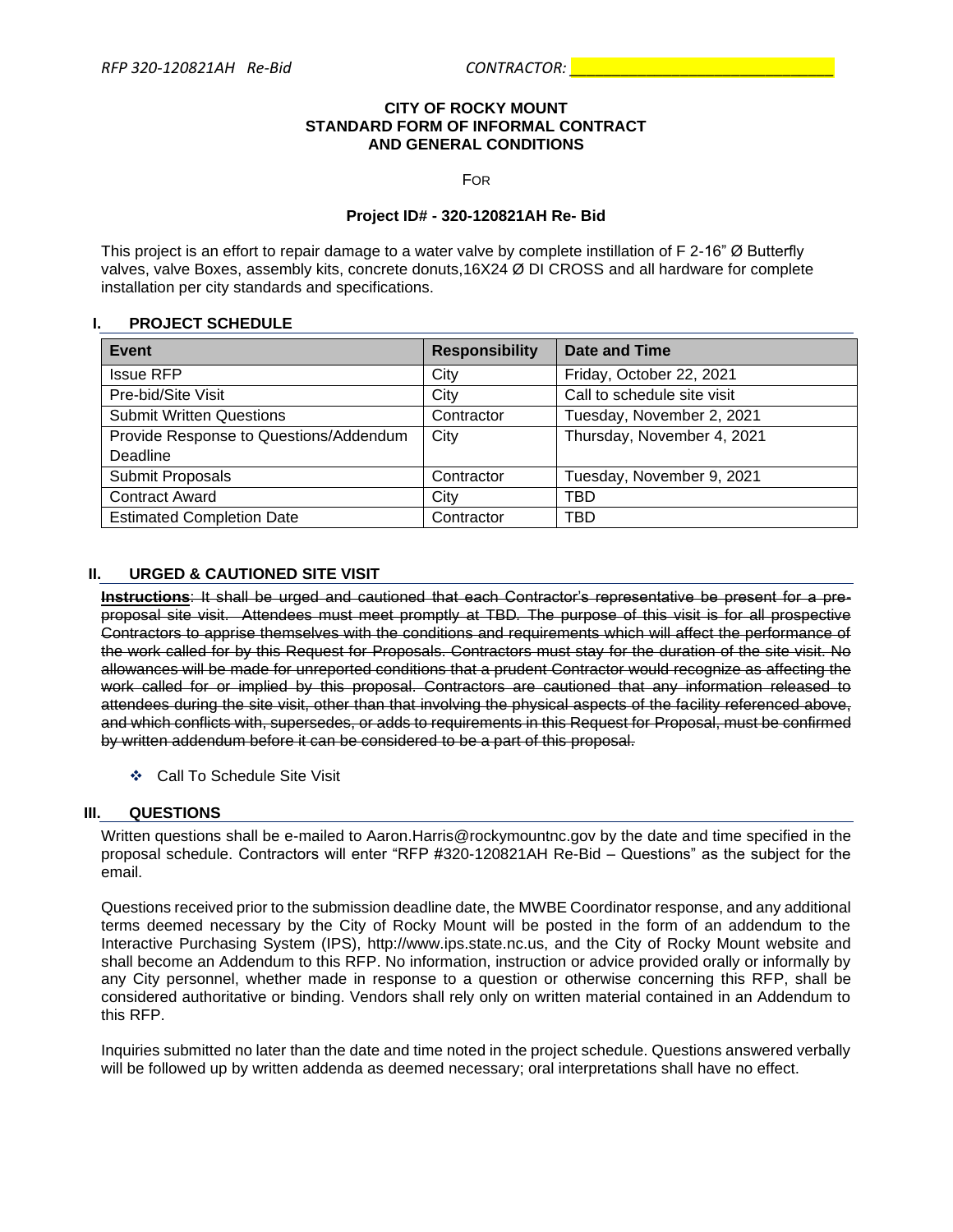#### **IV. PROPOSAL SUBMITTAL**

Contractors interested in performing the services requested must submit the following information:

1. One (1) copy of their RFP response including name, address, and phone number of contact person. RFP responses shall be addressed to:

> Attn: RFP #320-120821AH (Re-Bid) City of Rocky Mount Purchasing- Aaron Harris 331 S. Franklin Street Rocky Mount, NC 27802

All RFP responses shall be received by the date and time noted in the schedule on page 4. RFP responses may be sent via US Mail, FedEx, UPS, or hand delivered. **Faxed RFP responses will not be accepted**.

#### **V. REFERENCES**

Vendors shall provide at least three (3) different references for which your company has provided Services of similar size and scope to that proposed herein. The city of Rocky Mount may contact these users to determine the Services provided are substantially similar in scope to those proposed herein and Contractor's performance has been satisfactory. The information obtained shall be considered in the evaluation of the quote. If city of Rocky Mount references is provided it cannot be counted towards your three (3) required references but may be included in addition to.

| <b>COMPANY NAME</b>                            | <b>CONTACT NAME</b> | <b>TELEPHONE NUMBER</b> | <b>EMAIL</b> |
|------------------------------------------------|---------------------|-------------------------|--------------|
|                                                |                     |                         |              |
|                                                |                     |                         |              |
|                                                |                     |                         |              |
| <b>Optional: City of Rocky</b><br><b>Mount</b> |                     |                         |              |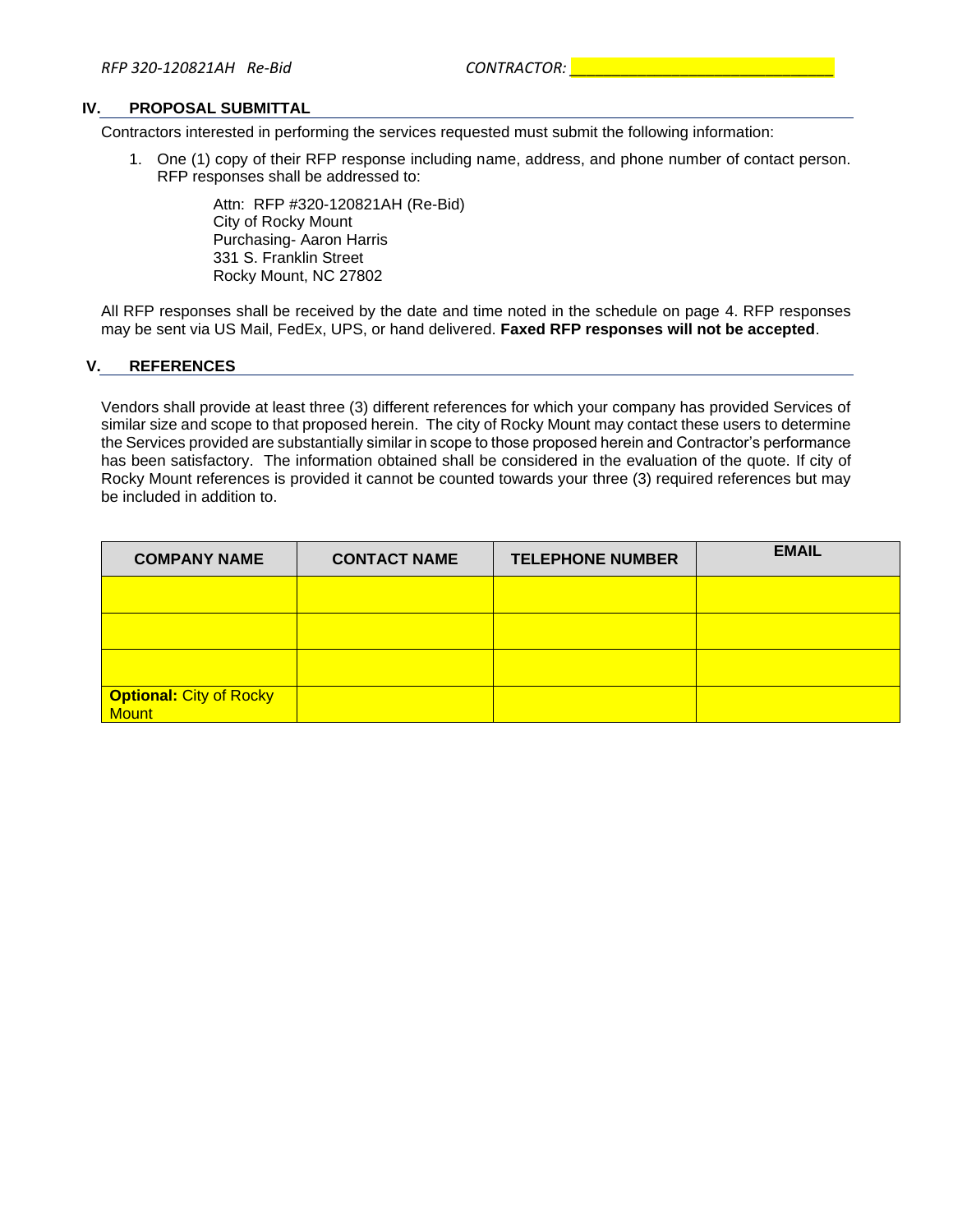## **ATTACMENT A: PROPOSAL/ACCEPTANCE FORM**

For

#### **Water Valve Replacement**

320-120821AH (Re-Bid)

This project is an effort to repair damage to a water valve by complete instillation of F 2-16" Ø Butterfly valves, valve Boxes, assembly kits, concrete donuts,16X24 Ø DI CROSS and all hardware for complete installation per city standards and specifications.

The undersigned, as bidder, proposes and agrees if this proposal is accepted to contract with the City of Rocky Mount for the furnishing of all materials, equipment, and labor necessary to complete the construction of the work described in these documents in full and complete in accordance with plans, specifications, and contract documents, and to the full and entire satisfaction of the City of Rocky Mount for the sum of:

| <u>TOTAL BASE PROPOSAL:</u>                                                                                        | Dollars \$                                                                                                                                                                                                                                                                             |
|--------------------------------------------------------------------------------------------------------------------|----------------------------------------------------------------------------------------------------------------------------------------------------------------------------------------------------------------------------------------------------------------------------------------|
| Respectively submitted this <u>New York Nicolas Andrew Aday of Nicolas Annumento and Adams 20</u> Nicolas Adams 20 |                                                                                                                                                                                                                                                                                        |
|                                                                                                                    | (Contractor's Name)                                                                                                                                                                                                                                                                    |
| Federal ID#: <u>Alexander Alexander Alexander Alexander Alexander</u>                                              |                                                                                                                                                                                                                                                                                        |
| Witness: Witness: Witness: Witness: Witness: Witness: Witness: Witness: Witness: Witness (2014)                    | <b>Title:</b> The Company of the Company of the Company of the Company of the Company of the Company of the Company of the Company of the Company of the Company of the Company of the Company of the Company of the Company of the<br>(Owner, partner, corp. Pres. Or Vice President) |
| (Proprietorship or Partnership)                                                                                    | Address <u>: Address: Address: Address: Address: Address: Address: Address: Address: Address: Address: A</u>                                                                                                                                                                           |
| Attest: (corporation)                                                                                              |                                                                                                                                                                                                                                                                                        |
| (Corporate Seal)                                                                                                   |                                                                                                                                                                                                                                                                                        |
|                                                                                                                    | License #: <b>All and All and All and All and All and All and All and All and All and</b>                                                                                                                                                                                              |
| Title:<br>(Corporation, Secretary. /Ass't Secretary.)                                                              |                                                                                                                                                                                                                                                                                        |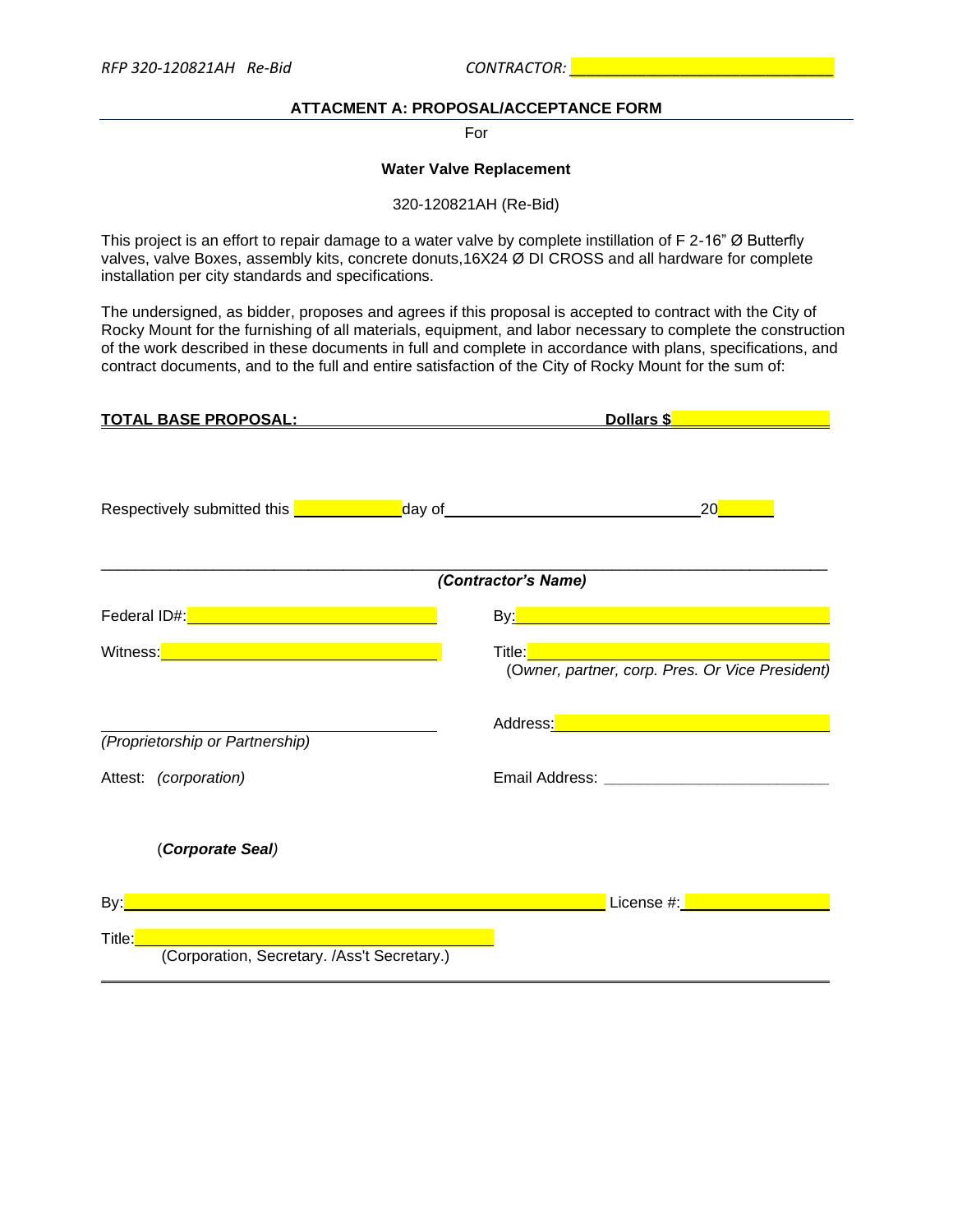## **ATTACHMENT B: ACCEPTED by the City of Rocky Mount**

For

#### **Water Valve Replacement**

320-120821AH (Re-Bid)

**City of Rocky Mount**

Total amount of accepted by the owner, included base proposal and proposal alternates:

\$\_\_\_\_\_\_\_\_\_\_\_\_\_\_\_\_\_\_\_

BY: Title: Purchasing Manager

Date: <u>Date:</u>

## **PRE-AUDIT**

This instrument has been preaudited in the manner required by the Budget and Fiscal Control Act.

Finance Director Date

**\_\_\_\_\_\_\_\_\_\_\_\_\_\_\_\_\_\_\_\_\_\_\_\_\_\_\_\_\_\_\_\_\_\_\_\_\_\_\_\_\_\_\_\_\_\_**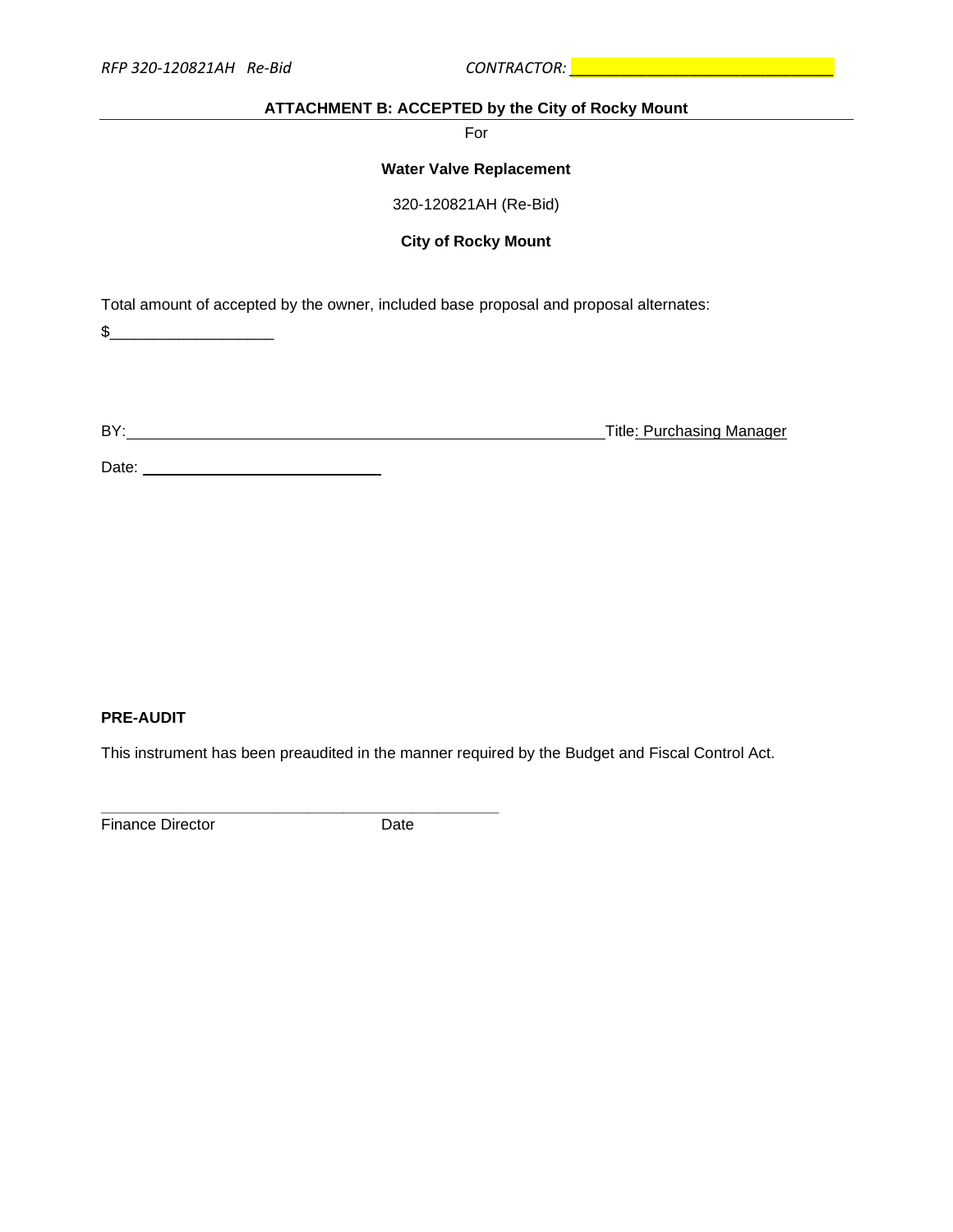## **ATTACHMENT C: G E N E R A L C O N D I T I O N S**

## **1. GENERAL**

It is understood and agreed that by submitting a proposal that the Contractor has examined these contract documents, drawings and/or specifications and has visited the site of the Work and has familiarized himself relative to the Work to be performed.

## **2. DEFINITIONS**

**Owner:** "Owner" shall mean, The City of Rocky Mount

**Contractor**: "Contractor" shall mean the entity that will provide the services for the Owner.

**Designer**: The **designer(s)** are those referred to within this contract, or their authorized representatives. The Designer(s), as referred to herein, shall mean architect and/or engineer responsible for preparing the project plans and specifications. They will be referred to hereinafter as if each were of the singular number, masculine gender.

**Contract Documents:** "Contract Documents" shall consist of the Standard Form of Informal Bidding; General Conditions of the Contract; special conditions if applicable; Supplementary General Conditions; the drawing and specifications, including all bulletins, addenda or other modifications of the drawings and specifications incorporated into the documents prior to their execution; the proposal; the contract; the performance bond if applicable; and insurance certificates. All of these items together form the contract.

## **INTENT AND EXECUTION OF DOCUMENTS**

The drawings and specifications are complementary, one to the other. That which is shown on the drawings or called for in the specifications shall be as binding as if it were both called for and shown. The intent of the drawings and specifications is to establish the scope of all labor, materials, transportation, equipment, and any and all other things necessary to provide a complete job. In case of discrepancy or disagreement in the Contract Documents, the order of precedence shall be: Form of Contract, specifications, large-scale detail drawings, small-scale drawings.

In such cases where the nature of the work requires clarification by the Designer/ Owner, the Designer/ Owner shall furnish such clarification. Clarifications and drawings shall be consistent with the intent of the Contract Documents and shall become a part thereof.

## **4. AS-BUILT MARKED-UP CONSTRUCTION DOCUMENTS**

Contractor shall provide one complete set of legible "as-built" marked-up construction drawings and specifications recording any and all changes made to the original design during the course of construction. In the event no changes occurred, submit construction drawings and specifications set with notation "No Changes." The Designer/Owner must receive "As-built" marked-up construction drawings and specifications before the final pay request can be processed.

## **5. SUBMITTAL DATA**

The Contractor awarded the contract shall submit all specified submittals to the Owner/Designer. A minimum number of copies as specified by the owner, of all required submittal data pertaining to construction, performance and general dimensional criteria of the components listed in the technical specifications shall be submitted. No material or equipment shall be ordered or installed prior to written approval of the submittals by the Designer/Owner. Failure to provide submittal data for review on equipment listed in the technical specifications will result in removal of equipment by the Contractor at his expense if the equipment is not in compliance with the specifications.

## **6. SUBSTITUTIONS**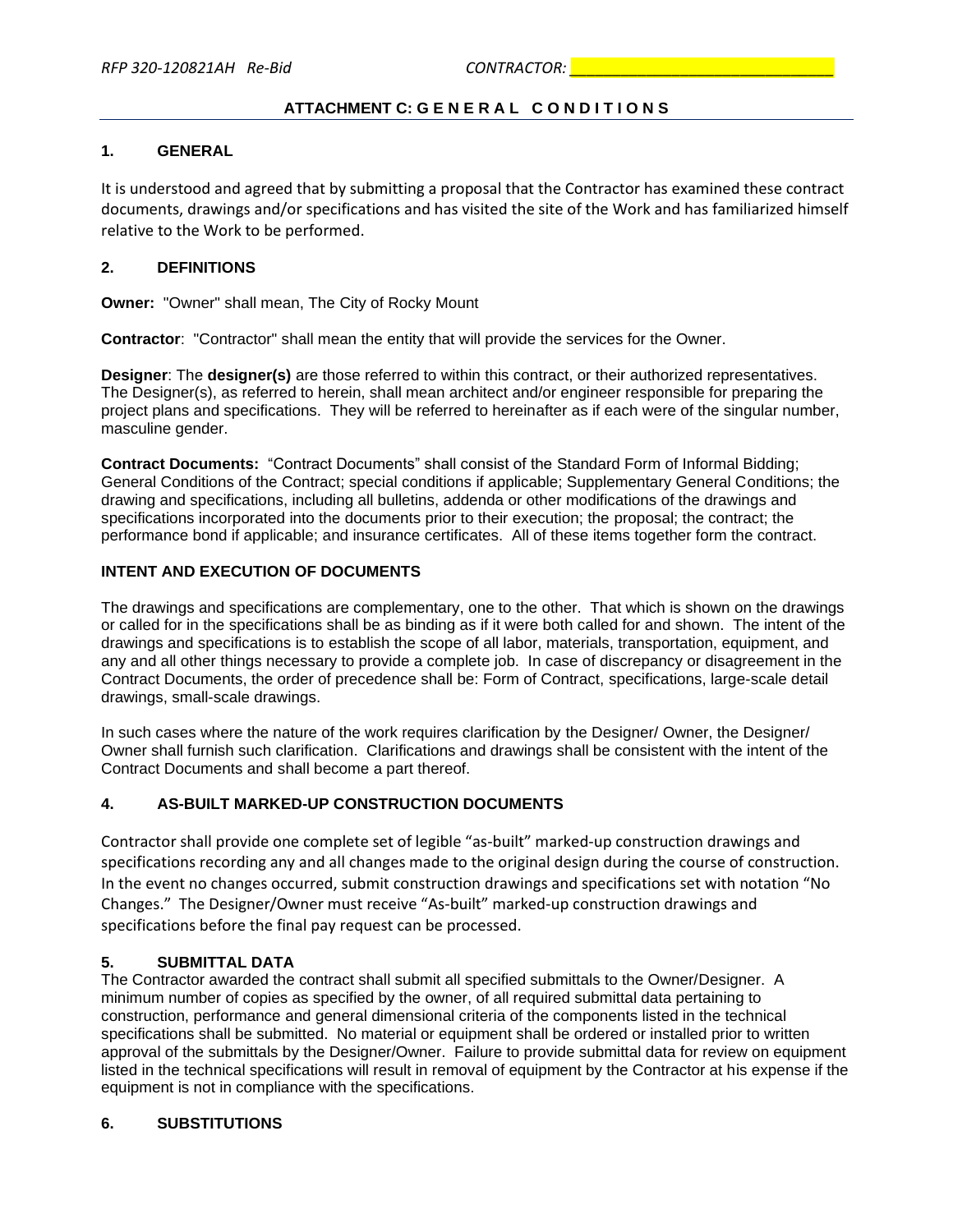In accordance with the provisions of G.S. 133-3, material, product, or equipment substitutions proposed by the bidders to those specified herein can only be considered during the bidding phase until five (5) days prior to the receipt of proposals or by the date specified in the preproposal conference, when submitted to the Designer with sufficient data to confirm material, product, or equipment equality.

Submittals for proposed substitutions shall include the following information:

- a. Name, address, and telephone number of manufacturer and supplier as appropriate.
- b. Trade name, model or catalog designation.
- c. Product data including performance and test data, reference standards, and technical descriptions of material, product, or equipment. Include color samples and samples of available finishes as appropriate.
- d. Detailed comparison with specified products including performance capabilities, warranties, and test results.
- e. Other pertinent data including data requested by the Designer to confirm product equality.

If a proposed material, product, or equipment substitution is deemed equal by the Designer to those specified, all bidders of record will be notified by Addendum*.*

## **7. WORKING DRAWINGS AND SPECIFICATIONS AT THE JOB SITE**

The contractor shall maintain, in readable condition at his job site one complete set of working drawings and specifications for his work including all shop drawings. Such drawings and specifications shall be available for use by the owner, designer or his authorized representative.

The contractor shall maintain at the job site, a day-to-day record of work-in-place that is at variance with the contract documents. Such variations shall be fully noted on project drawings by the contractor and submitted to the designer upon project completion and no later than 30 days after acceptance of the project.

## **8. MATERIALS, EQUIPMENT, EMPLOYEES**

- a. The contractor shall, unless otherwise specified, supply and pay for all labor, transportation, materials, tools, apparatus, lights, power, fuel, heat, sanitary facilities, water, scaffolding and incidentals necessary for the completion of his work, and shall install, maintain and remove all equipment of the construction, other utensils or things, and be responsible for the safe, proper and lawful construction, maintenance and use of same, and shall construct in the best and most workmanlike manner, a complete job and everything incidental thereto, as shown on the plans, stated in the specifications, or reasonably implied therefrom, all in accordance with the contract documents.
- b. All materials shall be new and of quality specified, except where reclaimed material is authorized herein and approved for use. Workmanship shall at all times be of a grade accepted as the best practice of the particular trade involved, and as stipulated in written standards of recognized organizations or institutes of the respective trades except as exceeded or qualified by the specifications.
- c. Upon notice, the contractor shall furnish evidence as to quality of materials.
- d. Products are generally specified by ASTM or other reference standard and/or by manufacturer's name and model number or trade name. When specified only by reference standard, the Contractor may select any product meeting this standard, by any manufacturer. When several products or manufacturers are specified as being equally acceptable, the Contractor has the option of using any product and manufacturer combination listed. However, the contractor shall be aware that the cited examples are used only to denote the quality standard of product desired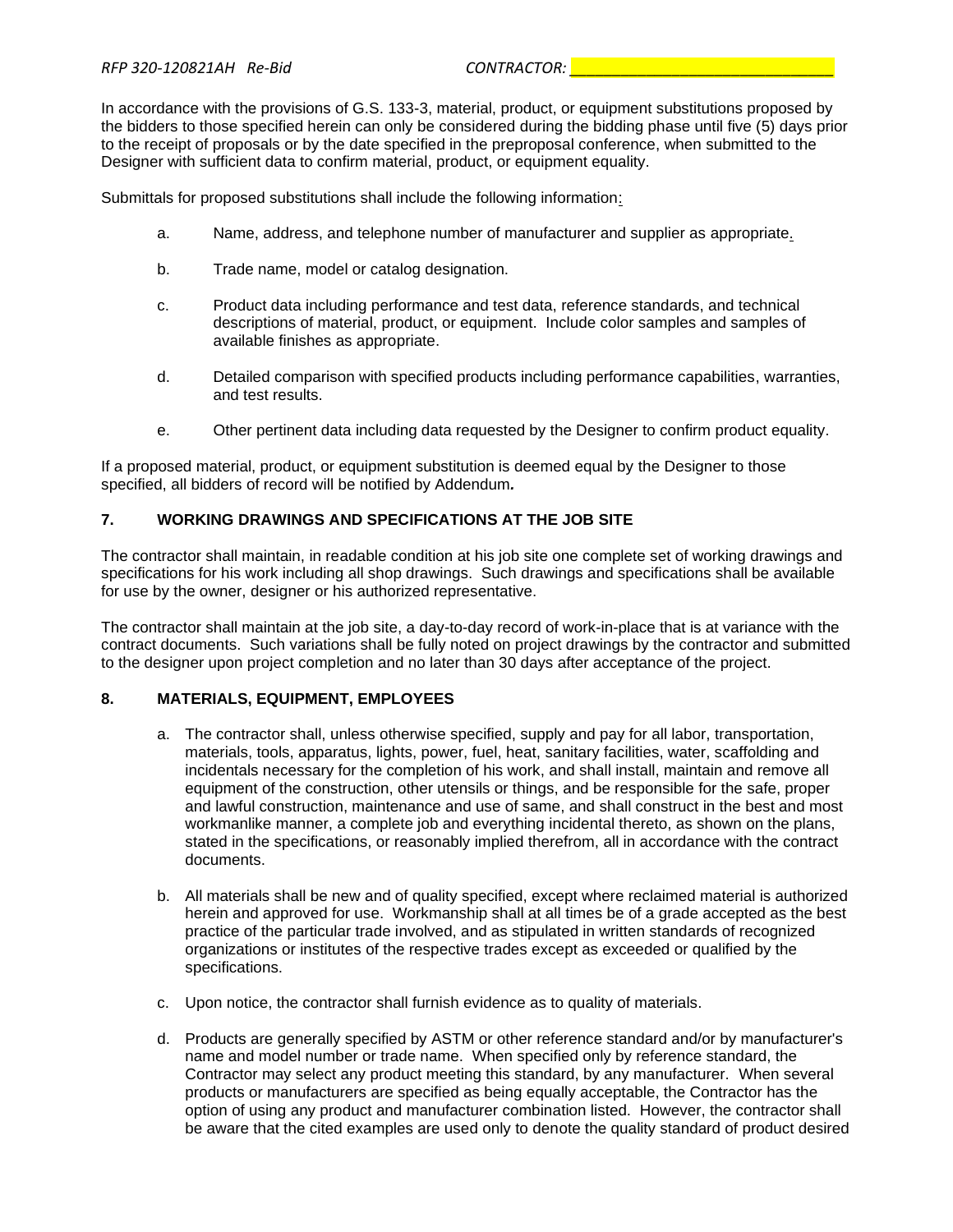and that they do not restrict bidders to a specific brand, make, manufacturer or specific name; that they are used only to set forth and convey to proposals the general style, type, character and quality of product desired; and that equivalent products will be acceptable. Request for substitution of materials, items, or equipment shall be submitted to the designer for approval or disapproval; the designer prior to the opening of proposals shall make such approval or disapproval. Alternate materials may be requested after the award if it can clearly be demonstrated that it is an added benefit to the owner and the designer and owner approves.

- e. The designer is the judge of equality for proposed substitution of products, materials or equipment.
- f. If at any time during the construction and completion of the work covered by these contract documents, the language, conduct, or attire of any workman of the various crafts be adjudged a nuisance to the owner or designer, or if any workman be considered detrimental to the work, the contractor shall order such parties removed immediately from grounds.
- g. The Contractor shall cooperate with the designer and the owner in coordinating construction activities.
- h. The Contractor shall maintain qualified personnel and effective supervision at the site at all times during the project and exercise the appropriate quality control program to ensure compliance with the project drawings and specifications. The designer is responsible for determining compliance with the drawings and specifications.

## **9. CODES, PERMITS AND INSPECTIONS**

The Contractor shall obtain the required permits, if required, give all notices, and comply with all laws, ordinances, codes, rules and regulations bearing on the conduct of the work under this contract. If the Contractor observes that the drawings and specifications are at variance therewith, he shall promptly notify the Designer in writing. If the Contractor performs any work knowing it to be contrary to such laws, ordinances, codes, rules and regulations, and without such notice to the Owner, he shall bear all cost arising there from.

All work under this contract shall conform to the current North Carolina Building Code and other state and national codes as are applicable.

All fire alarm work shall be in accordance with the latest State Construction Office (SCO) *Guidelines for Fire Alarm Installation* (NFPA72). Where the contract documents are in conflict with the SCO guidelines, the SCO guidelines shall govern. The Contractor shall be responsible for all the costs for the correction of the work where he installs it in conflict with the latest edition of the SCO *Guidelines for Fire Alarm Installation*.

**\***Inspection and certification of compliance by local authorities is necessary if an architect or engineer was not employed on the project.

## **10. PROTECTION OF WORK, PROPERTY, THE PUBLIC AND SAFETY**

- a. The contractors shall be jointly responsible for the entire site and the building or construction of the same and provide all the necessary protections, as required by the owner or designer, and by laws or ordinances governing such conditions. They shall be responsible for any damage to the owner's property or of that of others on the job, by them, their personnel, or their subcontractors, and shall make good such damages. They shall be responsible for and pay for any damages caused to the owner. All contractors shall have access to the project at all times, except as indicated in the Supplemental General Conditions.
- b. The contractor shall provide cover and protect all portions of the structure when the work is not in progress, provide and set all temporary roofs, covers for doorways, sash and windows, and all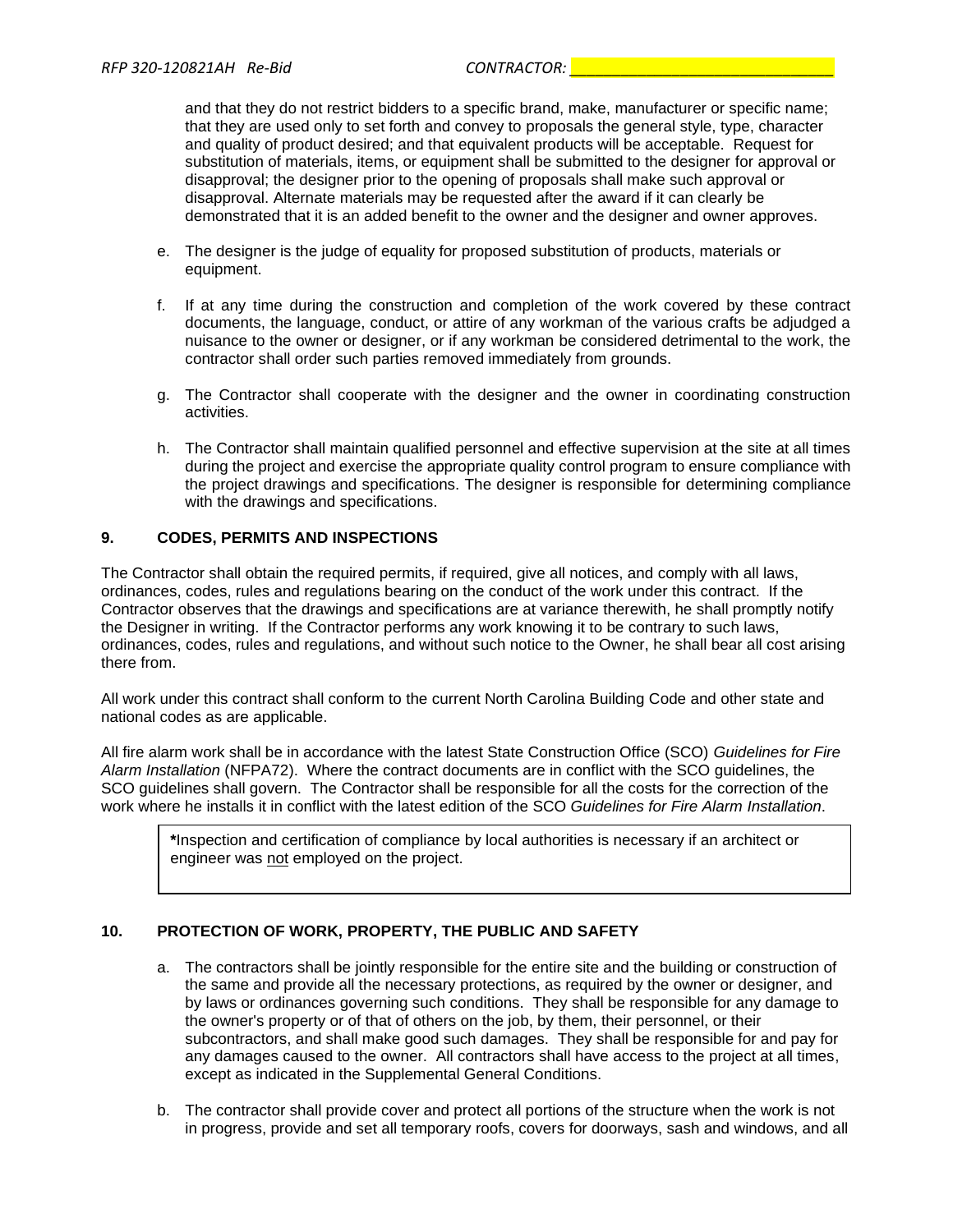other materials necessary to protect all the work on the building, whether set by him, or any of the subcontractors. Any work damaged through the lack of proper protection or from any other cause, shall be repaired or replaced without extra cost to the owner.

- c. No fires of any kind will be allowed inside or around the operations during the course of construction without special permission from the designer and owner.
- d. The contractor shall protect all trees and shrubs designated to remain in the vicinity of the operations by building substantial boxes around it. He shall barricade all walks, roads, etc., as directed by the designer to keep the public away from the construction. All trenches, excavations or other hazards in the vicinity of the work shall be well barricaded and properly lighted at night.
- e. The contractor shall provide all necessary safety measures for the protection of all persons on the job, including the requirements of the A.G.C. *Accident Prevention Manual in Construction*, as amended, and shall fully comply with all state laws or regulations and North Carolina State Building Code requirements to prevent accident or injury to persons on or about the location of the work. He shall clearly mark or post signs warning of hazards existing, and shall barricade excavations, elevator shafts, stairwells and similar hazards. He shall protect against damage or injury resulting from falling materials and he shall maintain all protective devices and signs throughout the progress of the work.
- f. The contractor shall adhere to the rules, regulations and interpretations of the North Carolina Department of Labor relating to Occupational Safety and Health Standards for the Construction Industry (Title 29, Code of Federal Regulations, Part 1926, published in Volume 39, Number 122, Part II, June 24, 1974, *Federal Register*), and revisions thereto as adopted by General Statutes of North Carolina 95-126 through 155.
- i. In the event of emergency affecting the safety of life, the protection of work, or the safety of adjoining properties, the contractor is hereby authorized to act at his own discretion, without further authorization from anyone, to prevent such threatened injury or damage. Any compensation claimed by the contractor on account of such action shall be determined as provided for under Article 13(b).
- j. Any and all costs associated with correcting damage caused to adjacent properties of the construction site or staging area shall be borne by the contractor. These costs shall include but not be limited to flooding, mud, sand, stone, debris, and discharging of waste products.

## **11. SUBCONTRACTS AND SUBCONTRACTORS**

The Contractor is and remains fully responsible for his own acts or omissions as well as those of any subcontractor or of any employee of either. The Contractor agrees that no contractual relationship exists between the subcontractor and the Owner in regard to the contract, and that the subcontractor acts on this work as an agent or employee of the Contractor.

## **12. CONTRACTOR-SUBCONTRACTOR RELATIONSHIPS**

The Contractor agrees that the terms of these Contract Documents shall apply equally to each Subcontractor as to the Contractor, and the Contractor agrees to take such action as may be necessary to bind each Subcontractor to these terms. The Contractor further agrees to conform to the Code of Ethical Conduct as adopted by the Associated General Contractors of America, Inc., with respect to Contractor-Subcontractor relationships. The Owner reserves the right to limit the amount of portions of work to be subcontracted as hereinafter specified.

## **13. CHANGES IN THE WORK AND CLAIMS FOR EXTRA COST**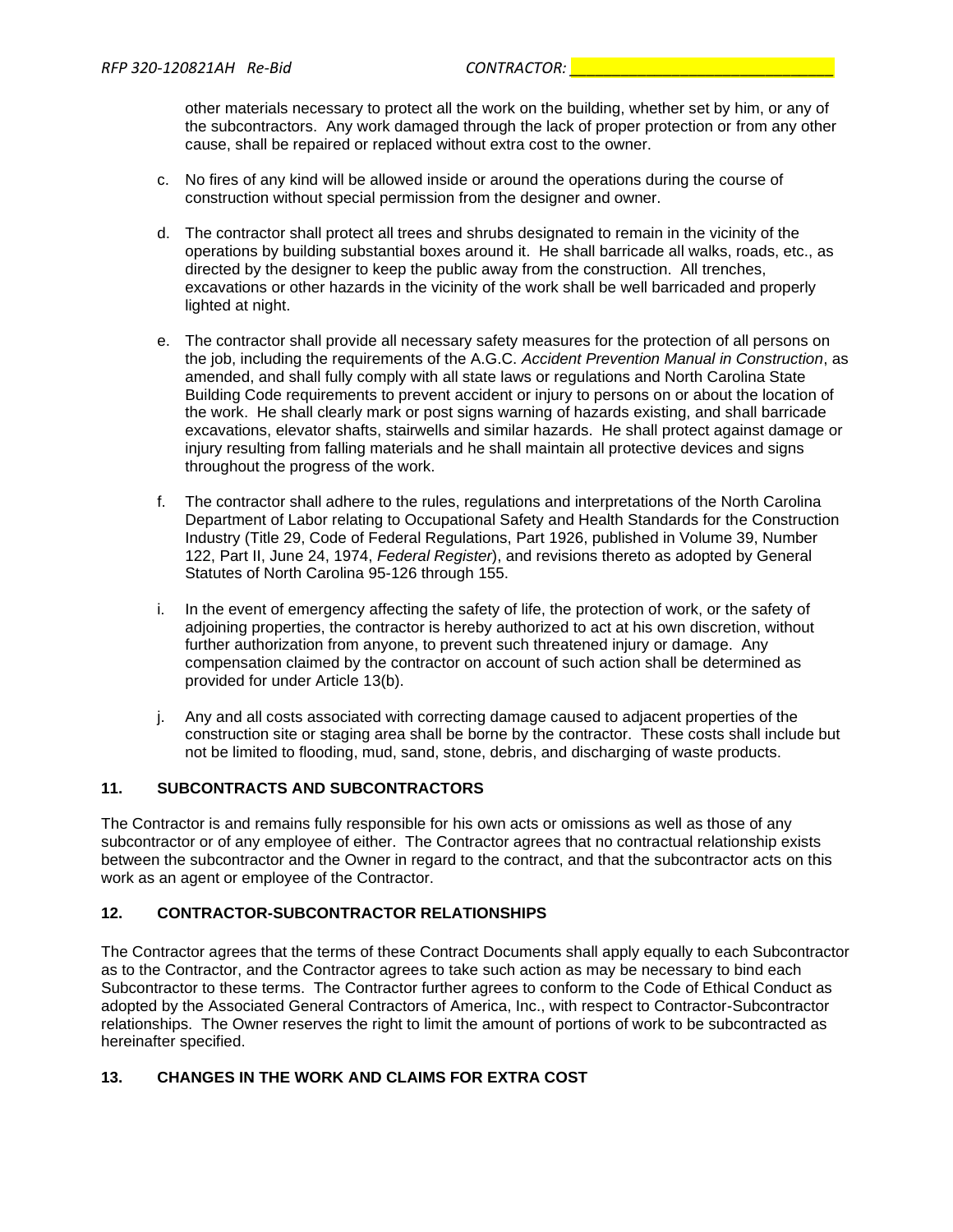- a. The owner may have changes made in the work covered by the contract. These changes will not invalidate and will not relieve or release the contractor from any guarantee given by him pertinent to the contract provisions. These changes will not affect the validity of the guarantee bond and will not relieve the surety or sureties of said bond. All extra work shall be executed under conditions of the original contract.
- b. Except in an emergency endangering life or property, no change shall be made by the contractor except upon receipt of approved change order from the designer, countersigned by the owner authorizing such change. No claim for adjustments of the contract price shall be valid unless this procedure is followed.

In the event of emergency endangering life or property, the contractor may be directed to proceed on a time and material basis whereupon the contractor shall proceed and keep accurately on such form as specified by the designer or owner, a correct account of costs together with all proper invoices, payrolls and supporting data. Upon completion of the work the change order will be prepared as outlined under either Method "c(1)" or Method "c(2)" or both.

- c. In determining the values of changes, either additive or deductive, contractors are restricted to the use of the following methods:
	- 1. Where the extra work involved is covered by unit prices quoted in the proposal, or subsequently agreed to by the Contractor, Designer, an Owner the value of the change shall be computed by application of unit prices based on quantities, estimated or actual as agreed of the items involved, except is such cases where a quantity exceeds the estimated quantity allowance in the contract by one hundred percent (100%) or more. In such cases, either party may elect to proceed under subparagraph c (2) herein. If neither party elects to proceed under c (2), then unit prices shall apply.
	- 2. The contracting parties shall negotiate and agree upon the equitable value of the change prior to issuance of the change order, and the change order shall stipulate the corresponding lump sum adjustment to the contract price.
- d. Under Paragraph "b" and Methods "c(2)" above, the allowances for overhead and profit combined shall be as follows: all contractors (the single contracting entity (prime), his subcontractors(1<sup>st</sup> tier subs), or their sub-subcontractors ( $2<sup>nd</sup>$  tier subs,  $3<sup>rd</sup>$  tier subs, etc.) shall be allowed a maximum of 10% on work they each self-perform; the prime contractor shall be allowed a maximum of 5% on contracted work of his 1<sup>st</sup> tier sub; 1<sup>st</sup> tier, 2<sup>nd</sup> tier, 3<sup>rd</sup> tier, etc. contractors shall be allowed a maximum of 2.5% on the contracted work of their subs. ; Under Method "c(1)", no additional allowances shall be made for overhead and profit. In the case of deductible change orders, under Method "c(2)" and Paragraph (b) above, the contractor shall include no less than five percent (5%*)* profit, but no allowances for overhead.
- e. The term "net cost" as used herein shall mean the difference between all proper cost additions and deductions. The "cost" as used herein shall be limited to the following:
	- 1. The actual costs of materials and supplies incorporated or consumed as part of the work;
	- 2. The actual costs of labor expended on the project site; labor expended in coordination, change order negotiation, record document maintenance, shop drawing revision or other tasks necessary to the administration of the project are considered overhead whether they take place in an office or on the project site.
	- 3. The actual costs of labor burden, limited to the costs of social security (FICA) and Medicare/Medicaid taxes; unemployment insurance costs; health/dental/vision insurance premiums; paid employee leave for holidays, vacation, sick leave, and/or petty leave, not to exceed a total of 30 days per year; retirement contributions; worker's compensation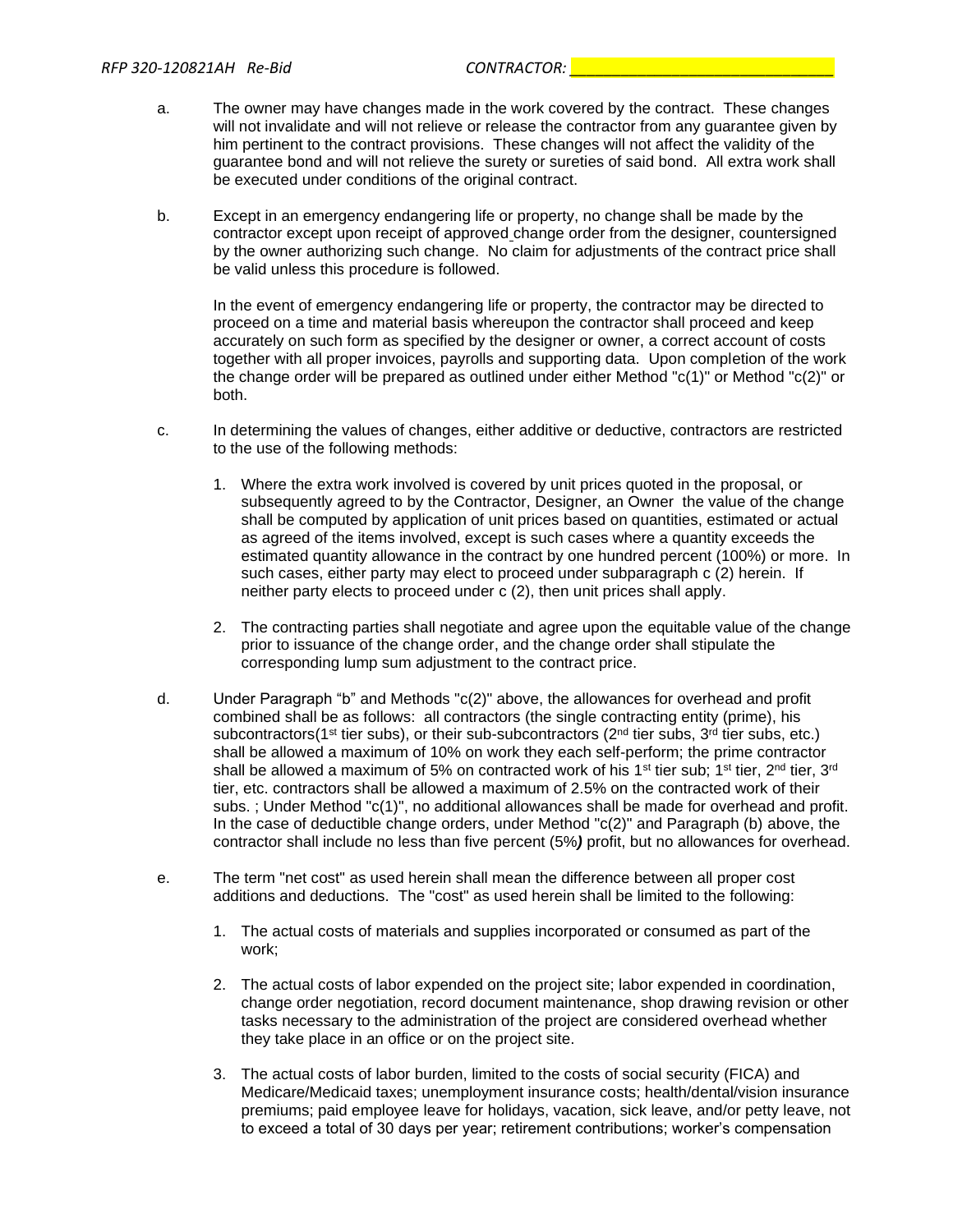insurance premiums; and the costs of general liability insurance when premiums are computed based on payroll amounts; the total of which shall not exceed thirty percent (30%) of the actual costs of labor;

- 4. The actual costs of rental for tools, excluding hand tools; equipment; machinery; and temporary facilities required for the work;
- 5. The actual costs of premiums for bonds, insurance, permit fees and sales or use taxes related to the work.
- f. Should concealed conditions be encountered in the performance of the work below grade, or should concealed or unknown conditions in an existing structure be at variance with the conditions indicated by the contract documents, the contract sum and time for completion may be equitably adjusted by change order upon claim by either party made within thirty (30) days after the condition has been identified. The cost of such change shall be arrived at by one of the foregoing methods. All change orders shall be supported by a unit cost breakdown showing method of arriving at net cost as defined above.
- g. Change orders shall be submitted by the contractor in writing to the owner/designer for review and approval. The contractor will provide such proposal and supporting data in suitable format. The designer shall verify correctness. Delay in the processing of the change order due to lack of proper submittal by the contractor of all required supporting data shall not constitute grounds for a time extension or basis of a claim. Within fourteen (14) days after receipt of the contractor's accepted proposal including all supporting documentation required by the designer*,* the designer shall prepare the change order and forward to the contractor for his signature or otherwise respond, in writing, to the contractor's proposal. Within seven (7) days after receipt of the change order executed by the contractor, the designer shall, certify the change order by his signature, and forward the change order and all supporting data to the owner for the owner's signature. The owner shall execute the change order*,* within seven (7) days of receipt.

At the time of signing a change order, the contractor shall be required to certify as follows:

"I certify that my bonding company will be notified forthwith that my contract has been changed by the amount of this change order, and that a copy of the approved change order will be mailed upon receipt by me to my surety."

- h. A change order, when issued, shall be full compensation, or credit, for the work included, omitted or substituted. It shall show on its face the adjustment in time for completion of the project as a result of the change in the work.
- i. If, during the progress of the work, the owner requests a change order and the contractor's terms are unacceptable, the owner*,* may require the contractor to perform such work on a time and material basis whereupon the contractor shall proceed and keep accurately on such form as specified by the Designer or owner, a correct account of cost together with all proper invoices, payrolls and supporting data. Upon completion of the work a change order will be prepared with allowances for overhead and profit. above and "net cost" and "cost" per paragraph e. ( will become d) above. Without prejudice, nothing in this paragraph shall preclude the owner from performing or to have performed that portion of the work requested in the change order.

## **14. ANNULMENT OF CONTRACT**

If the contractor fails to begin the work under the contract within the time specified, or the progress of the work is not maintained on schedule, or the work is not completed within the time specified, or fails to perform the work with sufficient workmen and equipment or with sufficient materials to ensure the prompt completion of said work, or shall perform the work unsuitably or shall discontinue the prosecution of the work, or if the contractor shall become insolvent or be declared bankrupt or commit any act of bankruptcy or insolvency, or allow any final judgment to stand against him unsatisfied for a period of forty-eight (48) hours, or shall make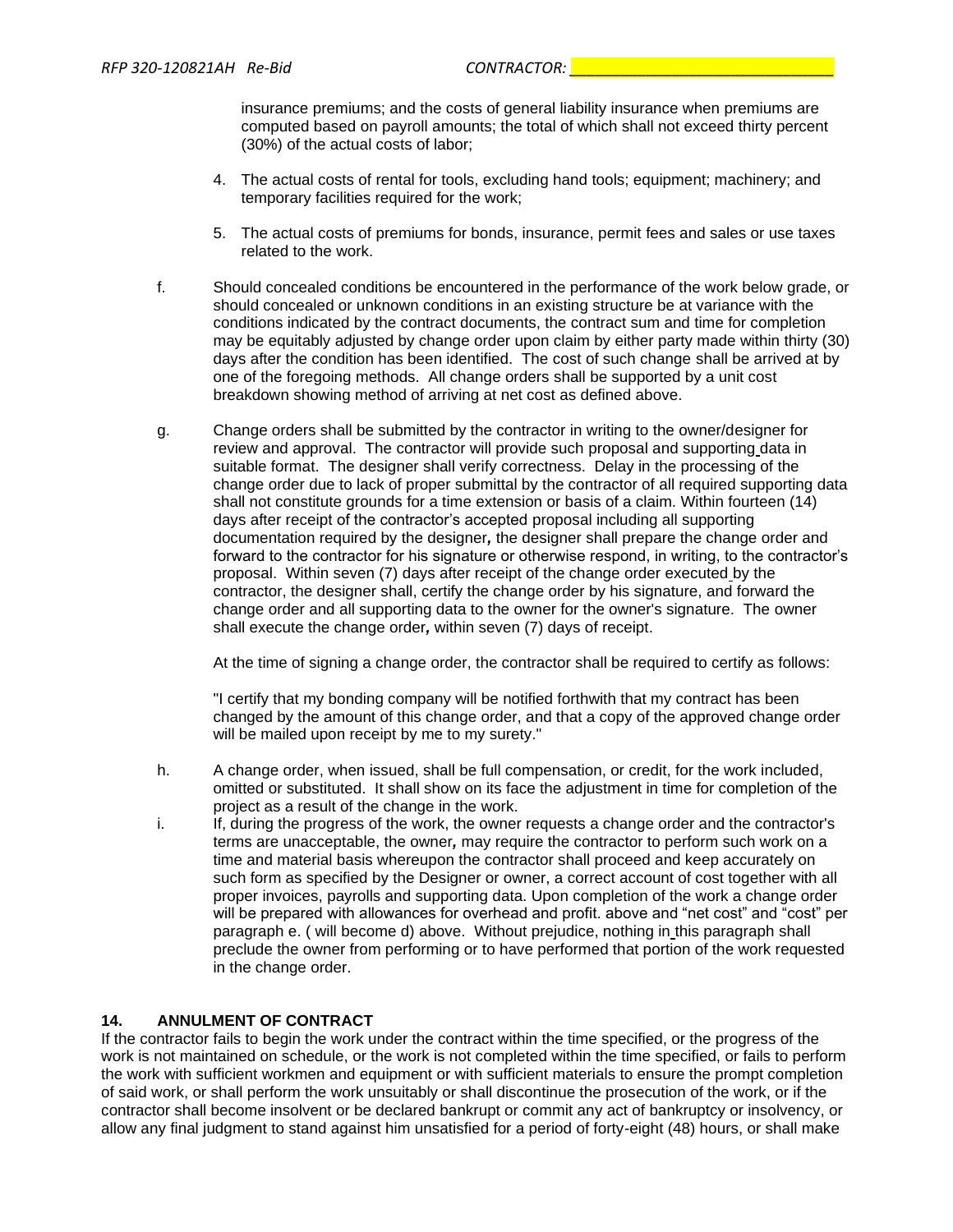an assignment for the benefit of creditors, or for any other cause whatsoever shall not carry on the work in an acceptable manner, the owner may give notice in writing, sent by certified mail, return receipt requested, to the contractor and his surety (if applicable) of such delay, neglect or default, specifying the same, and if the contractor within a period of seven (7) days after such notice shall not proceed in accordance therewith, then the owner shall, declare this contract in default, and, thereupon, the surety shall promptly take over the work and complete the performance of this contract in the manner and within the time frame specified. In the event the contractor, or the surety (if applicable) shall fail to take over the work to be done under this contract within seven (7) days after being so notified and notify the owner in writing, sent by certified mail, return receipt requested, that he is taking the same over and stating that he will diligently pursue and complete the same, the owner shall have full power and authority, without violating the contract, to take the prosecution of the work out of the hands of said contractor, to appropriate or use any or all contract materials and equipment on the grounds as may be suitable and acceptable and may enter into an agreement, either by public letting or negotiation, for the completion of said contract according to the terms and provisions thereof or use such other methods as in his opinion shall be required for the completion of said contract in an acceptable manner. All costs and charges incurred by the owner, together with the costs of completing the work under contract, shall be deducted from any monies due or which may become due said contractor and surety (if applicable). In case the expense so incurred by the owner shall be less than the sum which would have been payable under the contract, if it had been completed by said contractor, then the said contractor and surety (if applicable) shall be entitled to receive the difference, but in case such expense shall exceed the sum which would have been payable under the contract, then the contractor and the surety (if applicable) shall be liable and shall pay to the owner the amount of said excess.

## **15. TERMINATION FOR CONVENIENCE**

- a. Owner may at any time and for any reason terminate Contractor's services and work at Owner's convenience, after notification to the contractor in writing via email or certified mail. Upon receipt of such notice, Contractor shall, unless the notice directs otherwise, immediately discontinue the work and placing of orders for materials, facilities and supplies in connection with the performance of this Agreement.
- b. Upon such termination, Contractor shall be entitled to payment only as follows: (1) the actual cost of the work completed in conformity with this Agreement; plus, (2) such other costs actually incurred by Contractor as approved by Owner; (3) plus ten percent (10%) of the cost of the balance of the work to be completed for overhead and profit. There shall be deducted from such sums as provided in this subparagraph the amount of any payments made to Contractor prior to the date of the termination of this Agreement. Contractor shall not be entitled to any claim or claim of lien against Owner for any additional compensation or damages in the event of such termination and payment.

## **16. OWNER'S RIGHT TO DO WORK**

If, during the progress of the work or during the period of guarantee, the contractor fails to prosecute the work properly or to perform any provision of the contract, the owner, after seven (7) days' written notice sent by email or certified mail, return receipt requested, to the contractor from the designer, may perform or have performed that portion of the work. The cost of the work may be deducted from any amounts due or to become due to the contractor, such action and cost of same having been first approved by the designer. Should the cost of such action of the owner exceed the amount due or to become due the contractor, then the contractor or his surety, or both, shall be liable for and shall pay to the owner the amount of said excess.

## **17. REQUESTS FOR PAYMENT**

Contractor shall refer to the Supplemental General Conditions for specific directions on payment schedule, procedures and the name and address where to send applications for payments for this project. It is imperative that invoices be sent only to the above address in order to assure proper and timely delivery and handling.

The Designer/Owner will process all Contractor pay requests as the project progresses. The Contractor shall receive payment within thirty (30) consecutive days after Designer/Owner's approval of each pay request. Payment will only be made for work performed as determined by the Designer/Owner.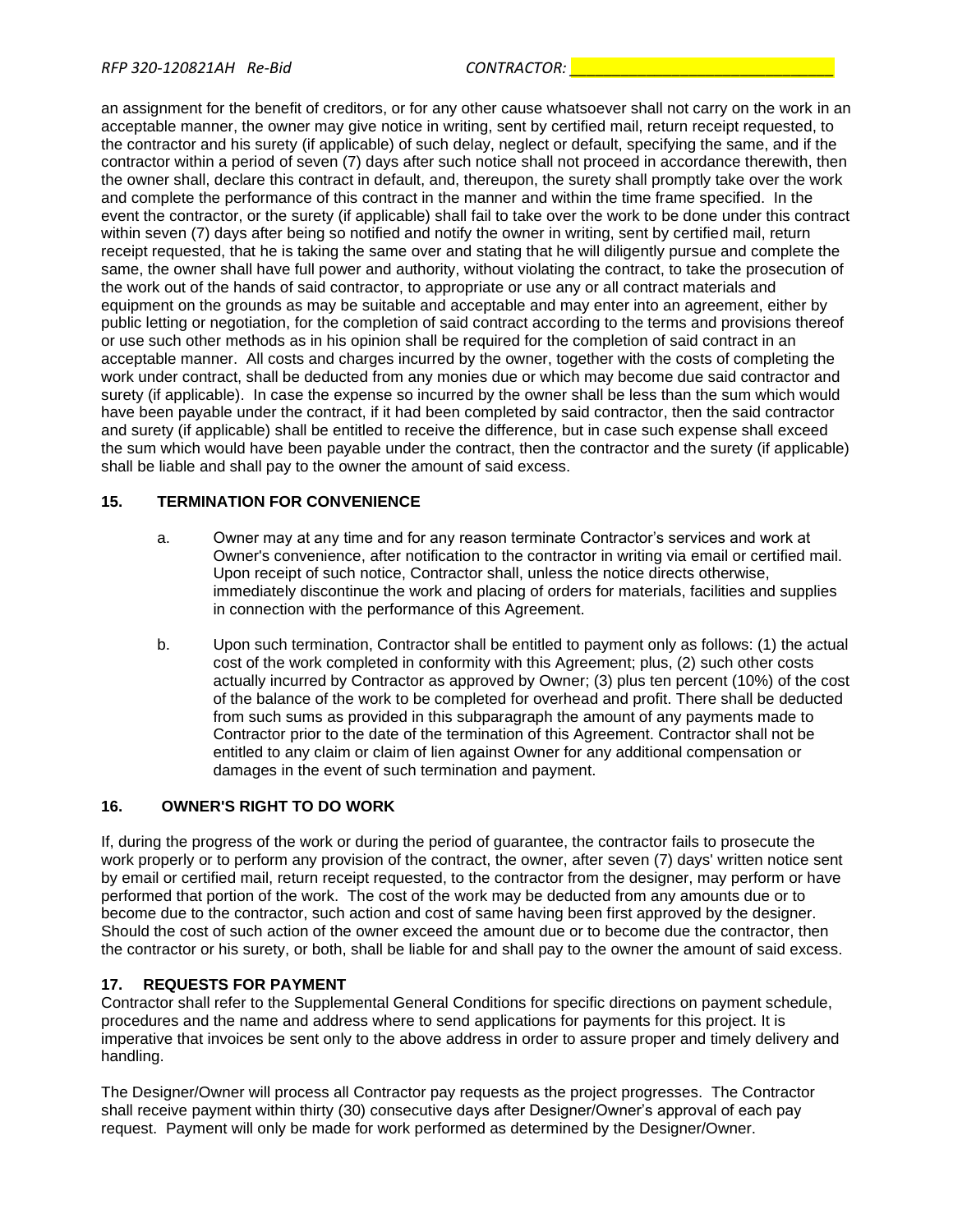Retainage:

- a. Retainage withheld will not exceed 5% at any time.
- b. The same terms apply to general contractor and subcontractors alike.
- c. Following 50% completion of the project no further retainage will be withheld if the contractor/subcontractor has performed their work satisfactorily.
- d. Exceptions:
	- 1. Owner/Contractor can reinstate retainage if the contractor/subcontractor does not continue to perform satisfactorily.
	- 2. Following 50% completion of the project, the owner is authorized to withhold additional retainage from a subsequent periodic payment if the amount of retainage withheld falls below 2.5%.

Final payment will be made within thirty (30) consecutive days after acceptance of the work, receipt of marked-up "as-built" drawings and specifications and the submission both of notarized Contractor's affidavit and final pay request. All pay requests shall be submitted to the Designer/Owner for approval.

**THE CONTRACTOR'S FINAL PAYMENT AFFIDAVIT SHALL STATE:** "THIS IS TO CERTIFY THAT ALL COSTS OF MATERIALS, EQUIPMENT, LABOR, SUBCONTRACTED WORK, AND ALL ELSE ENTERING INTO THE ACCOMPLISHMENT OF THIS CONTRACT, INCLUDING PAYROLLS, HAVE BEEN PAID IN FULL."

#### **18. PAYMENTS WITHHELD**

The designer with the approval of the Owner may withhold payment for the following reasons:

- a. Faulty work not corrected.
- b. The unpaid balance on the contract is insufficient to complete the work in the judgment of the designer.
- c. To provide for sufficient contract balance to cover liquidated damages that will be assessed.
- d. The secretary of the Department of Administration may authorize the withholding of payment for the following reasons:

i.Claims filed against the contractor or evidence that a claim will be filed.

ii.Evidence that subcontractors have not been paid.

When grounds for withholding payments have been removed, payment will be released. Delay of payment due the contractor without cause will make owner liable for payment of interest to the contractor as provided in G.S. 143-134.**1.** As provided in G.S. 143-134.1(e), the owner shall not be liable for interest on payments withheld by the owner for unsatisfactory job progress, defective construction not remedied, disputed work, or third-party claims filed against the owner or reasonable evidence that a third-party claim will be filed.

## **19. MINIMUM INSURANCE REQUIREMENTS**

Requirements. Providing and maintaining adequate insurance coverage is a material obligation of the Contractor and is of the essence of The Contract. All such insurance shall meet all laws of the City of Rocky Mount. Such insurance coverage shall be obtained from companies that are authorized to provide such coverage and that are authorized by the Commissioner of Insurance to do business in North Carolina. The Contractor shall at all times comply with the terms of such insurance policies, and all requirements of the insurer under any such insurance policies, except as they may conflict with existing North Carolina laws or The Contract. The limits of coverage under each insurance policy maintained by the Contractor shall not be interpreted as limiting the Contractor's liability and obligations under the Contract.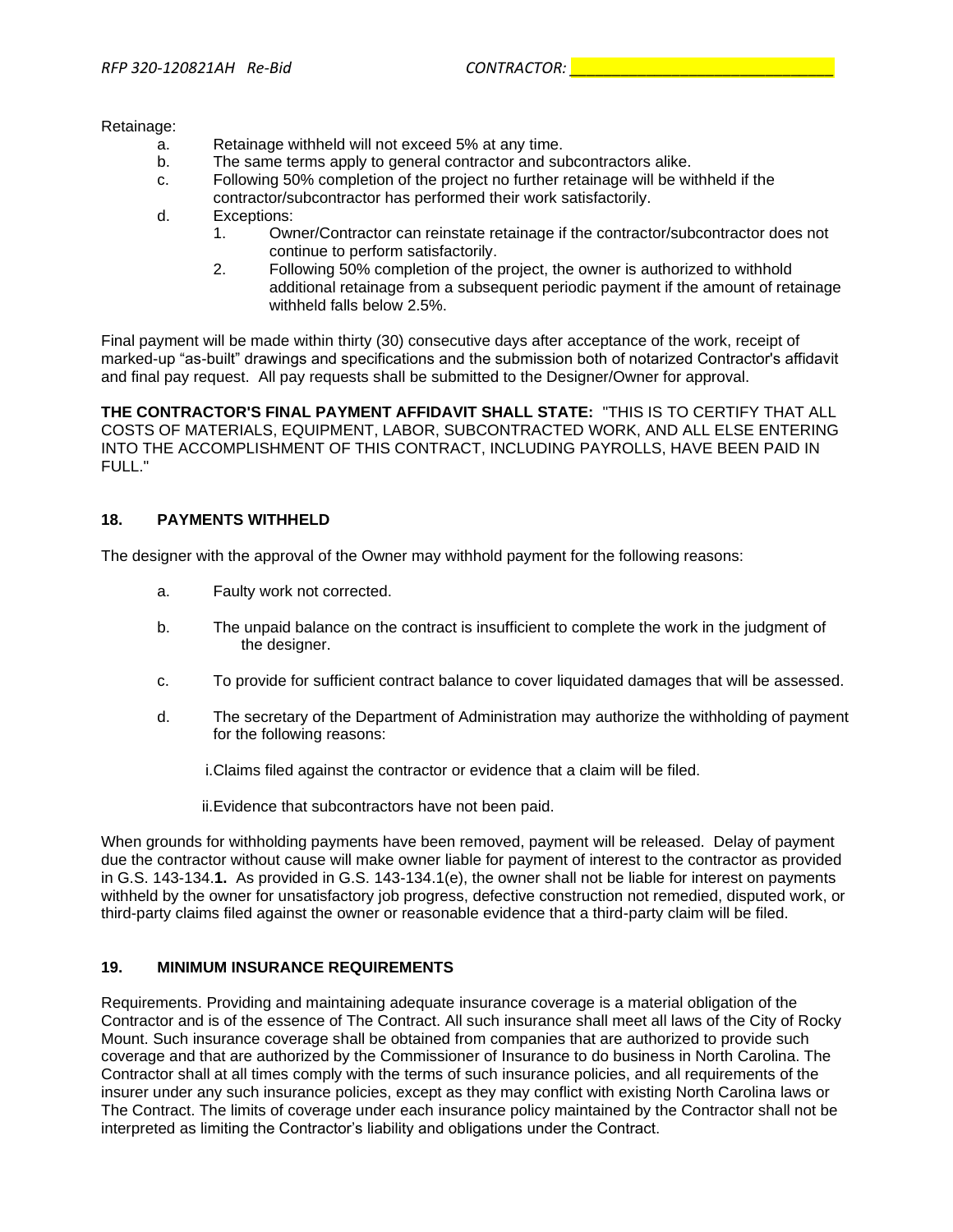Insurance. Contractor agrees to maintain **Commercial General Liability** in amount of \$1,000,000 each occurrence, \$1,000,000 each occurrence in Personal & Advertising Injury with \$2,000,000 General Aggregate, and \$2,000,000 Products/Completed Operations Aggregate. Contractor shall maintain \$1,000,000 in **automobile liability,** and other appropriate insurance, as well as Workers Compensation in the required statutory amount of \$500,000.00 for all employees participating in the provision of services under this Contract. The City of Rocky Mount shall be named by endorsement as an additional insured on the General and Automobile Liability policies. Certificates of such insurance shall be furnished by Contractor to the City and shall contain an endorsement to provide the City at least 30 days' written notice of any intent to cancel or terminate by either Contractor or the insuring company. Failure to furnish insurance certificates or maintain such insurance shall be a default under this contract and shall be grounds for immediate termination of this Contract.

## **20. ASSIGNMENT**

No assignment of the Contractor's obligations or the Contractor's right to receive payment hereunder shall be permitted.

## **21. CLEANING UP AND RESTORATION OF SITE**

The Contractor shall keep the sites and surrounding area reasonably free from rubbish at all times and shall remove debris from the site from time to time or when directed to do so by the Owner. Before final inspection and acceptance of the project, the Contractor shall thoroughly clean the sites, and completely prepare the project and site for use by the Owner.

At the end of construction, the contractor shall oversee and implement the restoration of the construction site to its original state. Restoration includes but not limited to walks, drives, lawns, trees and shrubs, corridors, stairs and other elements shall be repaired, cleaned or otherwise restored to their original state.

## **22. GUARANTEE**

The contractor shall unconditionally guarantee materials and workmanship against patent defects arising from faulty materials, faulty workmanship or negligence for a period of twelve (12) months following the final acceptance of the work and shall replace such defective materials or workmanship without cost to the owner.

Where items of equipment or material carry a manufacturer's warranty for any period in excess of twelve (12) months, then the manufacturer's warranty shall apply for that particular piece of equipment or material. The contractor shall replace such defective equipment or materials, without cost to the owner, within the manufacturer's warranty period.

Additionally, the owner may bring an action for latent defects caused by the negligence of the contractor, which is hidden or not readily apparent to the owner at the time of beneficial occupancy or final acceptance, whichever occurred first, in accordance with applicable law.

Guarantees for roofing workmanship and materials shall be stipulated in the specifications sections governing such roof, equipment, materials, or supplies.

## **23. STANDARDS**

All manufactured items and/or fabricated assemblies subject to operation under pressure, operation by connection to an electric source, or operation involving a connection to a manufactured, natural, or LP gas source shall be constructed and approved in a manner acceptable to the appropriate State or City inspector which customarily requires the label or re-examination listing or identification marking of appropriate safety standard organization, such as the American Society of Mechanical Engineers for pressure vessels; the Underwriters Laboratories and/or National Electrical Manufacturers Association for electrically operated assemblies; or the American Gas Association for gas operated assemblies, where such approvals of listings have been established for the type of device offered and furnished. Further, all items furnished shall meet all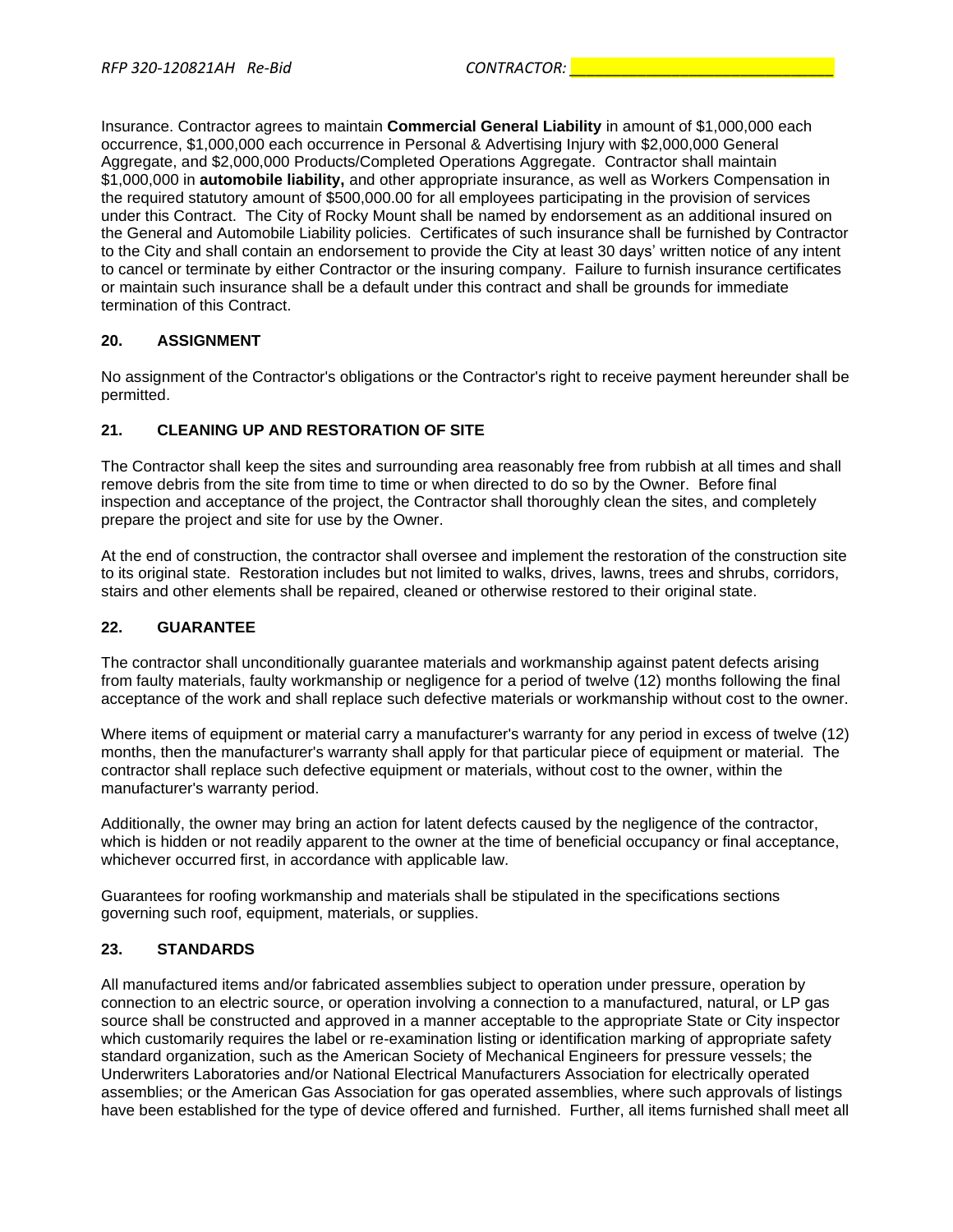requirements of the Occupational Safety and Health Act (OSHA), and State and federal requirements relating to clean air and water pollution.

All equipment and products must be independent third party tested and labeled (UL, FM, or CTS) before final connections to Owner services or utilities.

## **24. EQUAL OPPORTUNITY CLAUSE**

The non-discrimination clause contained in Section 202 (Federal) Executive Order 11246, as amended by Executive Order 11375, relative to equal employment opportunity for all persons without regard to race, color, religion, sex or national origin, and the implementing rules and regulations prescribed by the secretary of Labor, are incorporated herein.

The contractor(s) agree not to discriminate against any employee or applicant for employment because of physical or mental disabilities in regard to any position for which the employee or applicant is qualified. The contractor agrees to take affirmative action to employ, advance in employment and otherwise treat qualified individuals with such disabilities without discrimination based upon their physical or mental disability in all employment practices.

## **25. MINORITY BUSINESS PARTICIPATION**

The Contractor has the responsibility to make a good faith effort to solicit minority proposals and to attain the aspirational ten percent (10%) goal. We encourage all Contractors even minority businesses to obtain the aspirational goal where sub-contracting and supplier opportunities exist.

## **26. MINORITY BUSINESS STATUTE**

GS 143-128.2 establishes a ten percent (10%) goal for participation by minority businesses valued \$100,000.00 or more for each State funded building project.

For construction contracts with a value of less than \$300,000, the Owner has the responsibility to make a good faith effort to solicit minority proposals and to attain the goal. The contractor shall include with his proposal a completed Identification of HUB Certified/Minority Business Participation form. Contractor shall submit completed Appendix F MBE Documentation for Contract Payments form with final payment request.

For construction contracts with a value of \$300,000 or greater, the contractor shall comply with the document *Guidelines for* Recruitment and Selection of Minority Businesses for Participation in State Construction Contracts including Identification of Minority Business Participation, Affidavits A, B, C, and D, and Appendix E. These forms provided herein are hereby incorporated and made a part of this contract. Forms can be found at **https://rockymountnc.gov/services-finance-mwbe/**

## **27. ACCESS TO PERSONS AND RECORDS**

The State Auditor shall have access to persons and records as a result of all contracts or grants entered into by the Owner in accordance with General Statute 147-64.7. The Owner's internal auditors shall also have the right to access and copy the Contractor's records relating to the Contract and Project during the term of the Contract and within two years following the completion of the Project/close-out of the Contract to verify accounts, accuracy, information, calculations and/or data affecting and/or relating to Contractor's requests for payment, requests for change orders, change orders, claims for extra work, requests for time extensions and related claims for delay/extended general conditions costs, claims for lost productivity, claims for lost efficiency, claims for idle equipment or labor, claims for price/cost escalation, pass-through claims of subcontractors and/or suppliers, and/or any other type of claim for payment or damages from Owner and/or its project representatives.

## **28. GOVERNING LAWS**

This contract is made under and shall be governed and construed in accordance with the laws of the State of North Carolina, without regard to its conflict of laws rules, and within which State all matters, whether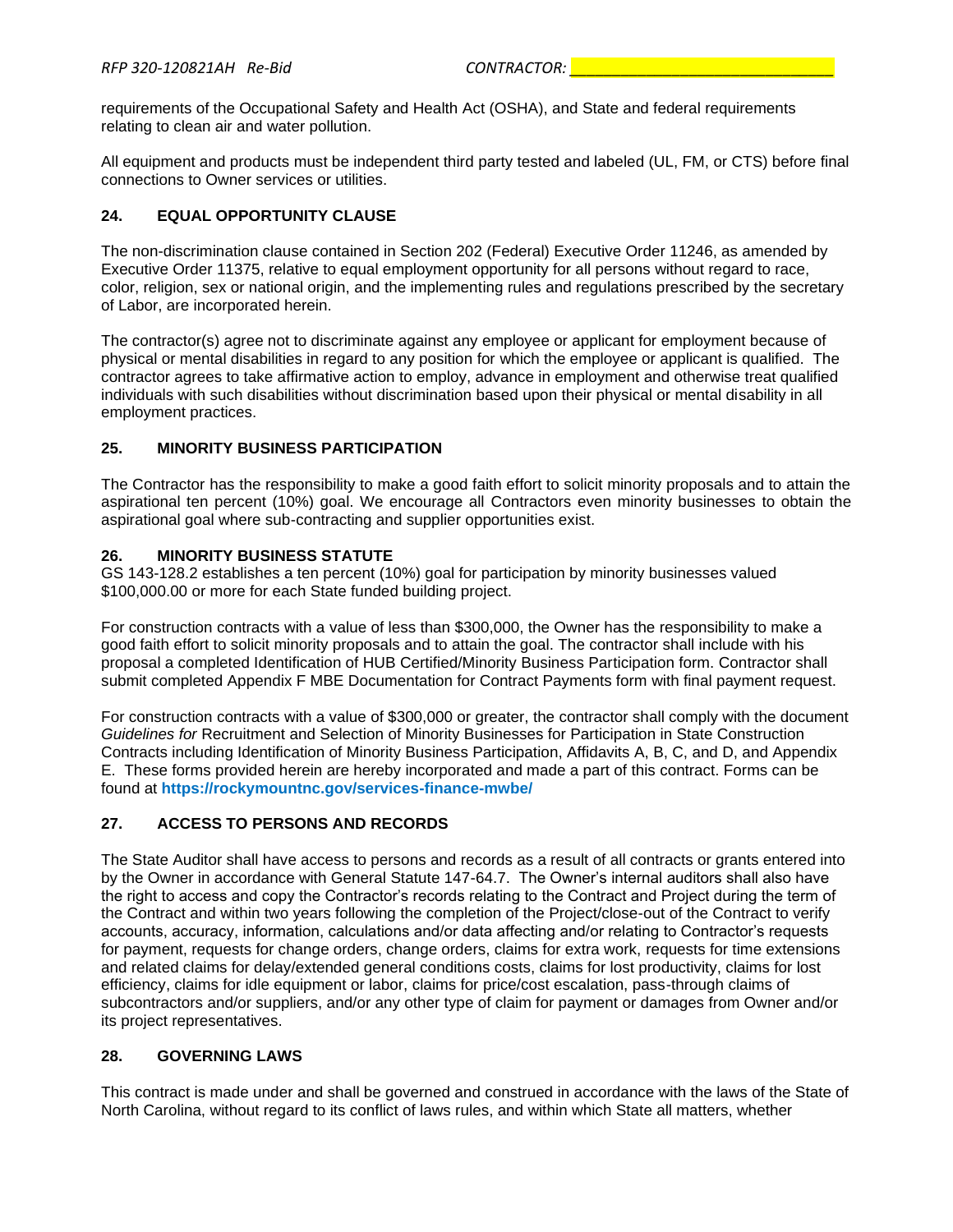sounding in Contract or tort or otherwise, relating to its validity, construction, interpretation and enforcement shall be determined.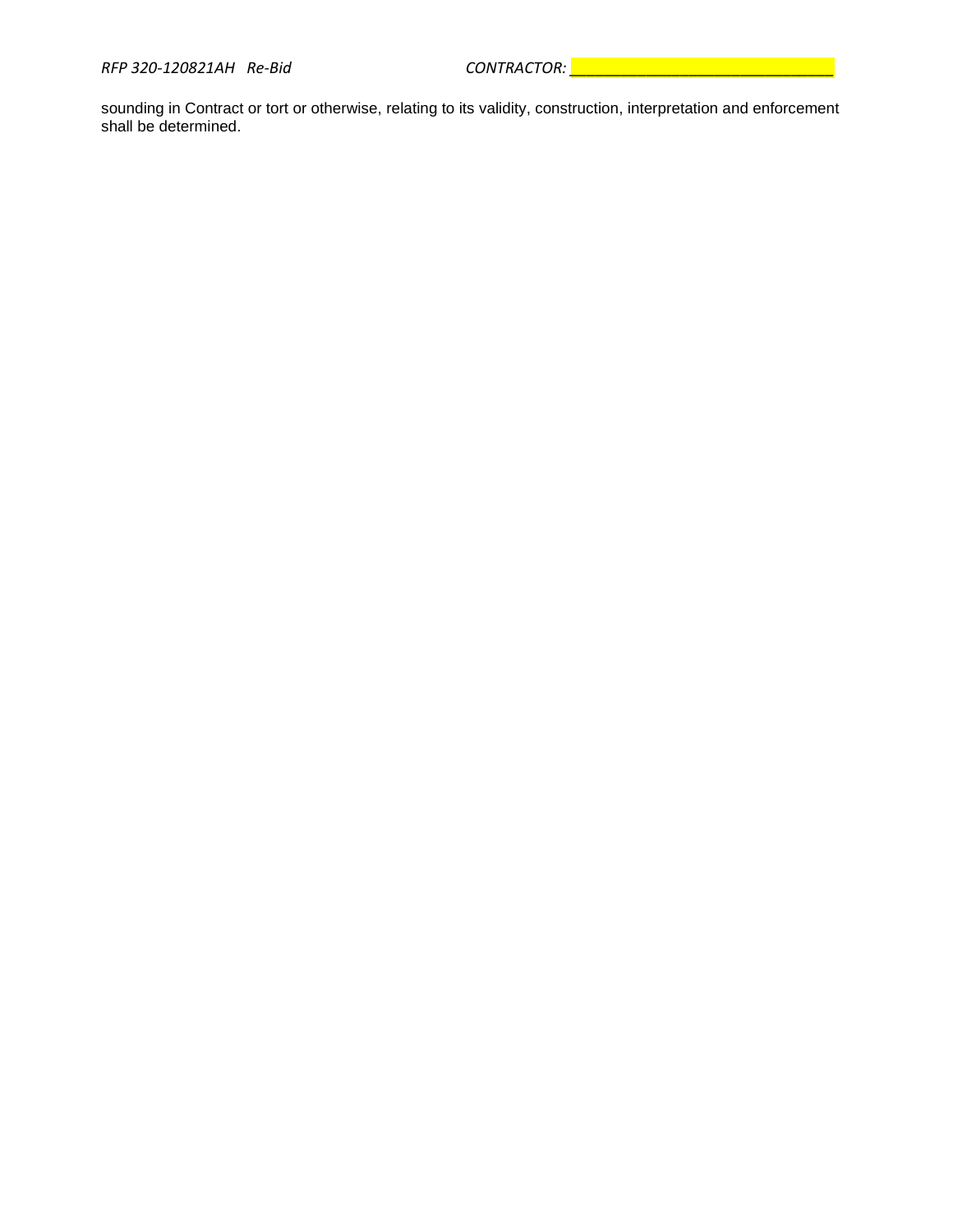## **ATTACHMENT D: SUPPLEMENTARY GENERAL CONDITIONS**

#### **TIME OF COMPLETION**

The Contractor shall commence work to be performed under this Contract on a date to be specified in written order from the Designer/Owner and shall fully complete all work hereunder within consecutive calendar days from the Notice to Proceed. The project over run, liquidated damages, shall be \$100.00 per day.

If the Contractor is delayed at any time in the progress of his work by any act or negligence of the Owner, his employees or his separate contractor, by changes ordered in the work; by abnormal weather conditions; by any causes beyond the Contractor's control or by other causes deemed justifiable by Owner, then the contract time may be reasonably extended in a written order from the Owner upon written request from the contractor within ten days following the cause for delay. Time extensions for weather delays, acts of God, labor disputes, fire, delays in transportation, unavoidable casualties or other delays which are beyond the control of the Owner do not entitle the Contractor to compensable damages for delays. Any contractor claim for compensable damages for delays is limited to delays caused solely by the owner or its agents.

## **CONSTRUCTION SCHEDULE**

Project start date will be  $\overline{a}$  and  $\overline{a}$  . 202 with a completion date of 20\_\_. Contractor to provide a schedule for how they intend to complete the project within the proposed project timeframe.

#### **PAYMENTS**

Payment will be provided following the approved application and certification for payment throughout the project.

#### **UTILITIES**

Owner may provide certain utilities such as power or water with connections and extensions by the Contractor.

#### **USE OF SITE**

May be restricted. Work hours may be limited. Parking permits may be required.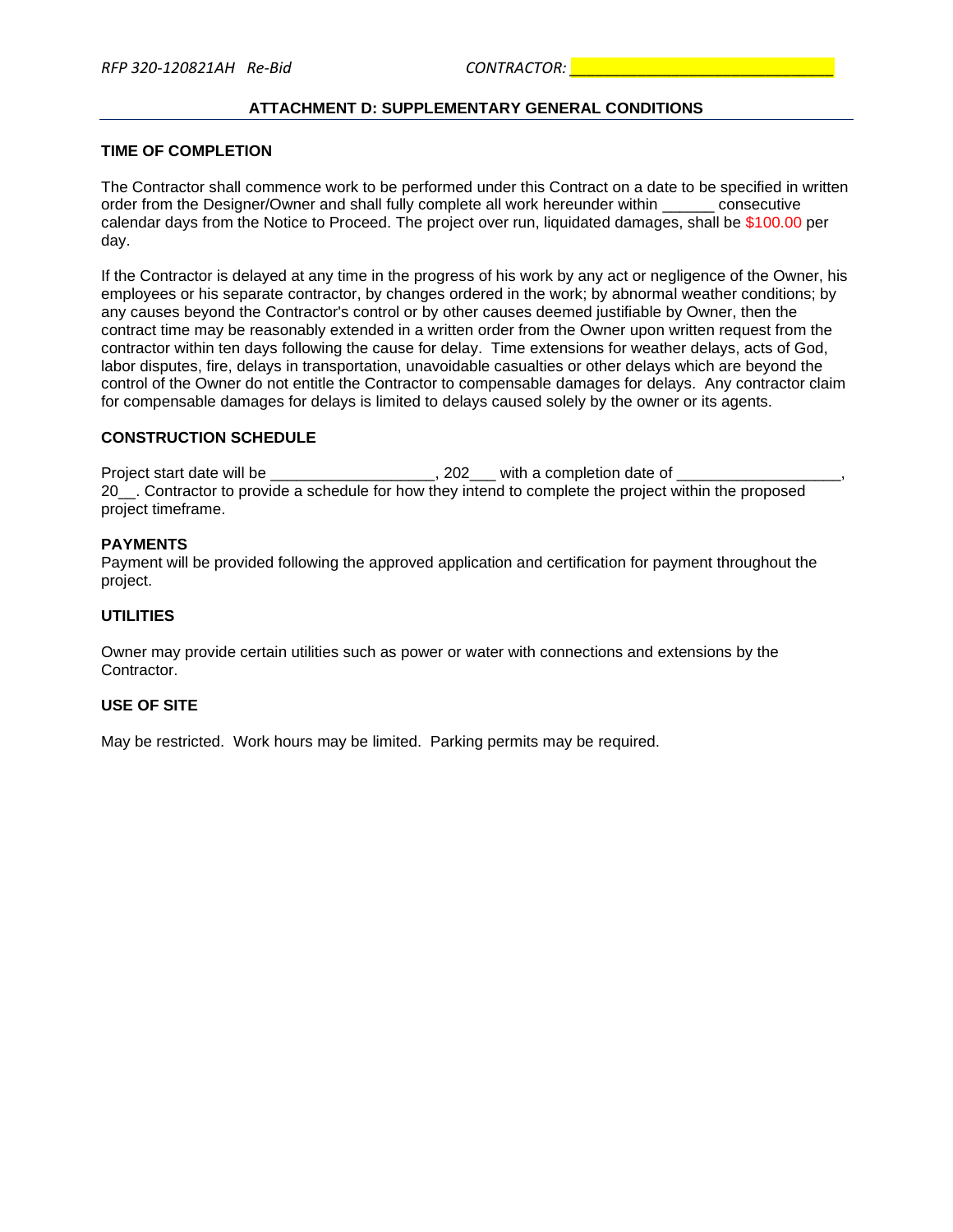#### **ATTACHMENT E: SUPPLEMENTAL VENDOR INFORMATION**

#### **HISTORICALLY UNDERUTILIZED BUSINESSES**

Historically Underutilized Businesses (HUBs) consist of minority, women and disabled business firms that are at least fifty-one percent owned and operated by an individual(s) of the categories. Also included in this category are disabled business enterprises and non-profit work centers for the blind and severely disabled. Pursuant to G.S. 143B-1361(a), 143-48 and 143-128.4, the State invites and encourages participation in this procurement process by businesses owned by minorities, women, disabled, disabled business enterprises and non-profit work centers for the blind and severely disabled. This includes utilizing subcontractors to perform the required functions in this RFP. Any questions concerning NC HUB certification, contact the **[North Carolina](http://ncadmin.nc.gov/businesses/hub)  [Office of Historically Underutilized Businesses](http://ncadmin.nc.gov/businesses/hub)** at (919) 807-2330. The Vendor shall respond to question #1 and #2 below.

|  | a) Is Vendor a Historically Underutilized Business? $\Box$ Yes $\Box$ No |  |  |
|--|--------------------------------------------------------------------------|--|--|
|--|--------------------------------------------------------------------------|--|--|

\_\_\_\_\_\_\_\_\_\_\_\_\_\_\_\_\_\_\_\_\_\_\_\_\_\_\_\_\_\_\_\_\_\_\_\_\_\_\_\_\_\_\_\_\_\_\_\_\_\_\_\_\_\_\_\_\_\_\_\_\_\_\_\_

b) Is Vendor Certified with North Carolina as a Historically Underutilized Business?  $\Box$  Yes  $\Box$  No

If so, state HUB classification:

#### **CONTRACTOR REGISTRATION**

New vendors must complete a vendor registration form using the link below. If you are a current vendor that has not completed the online vendor registration also complete the form. Once registration is complete email a copy of your W9 an E-Verify Affidavit to the contact person listed on the coversheet. **https://rockymountnc.gov/services-finance-vendor-registration/**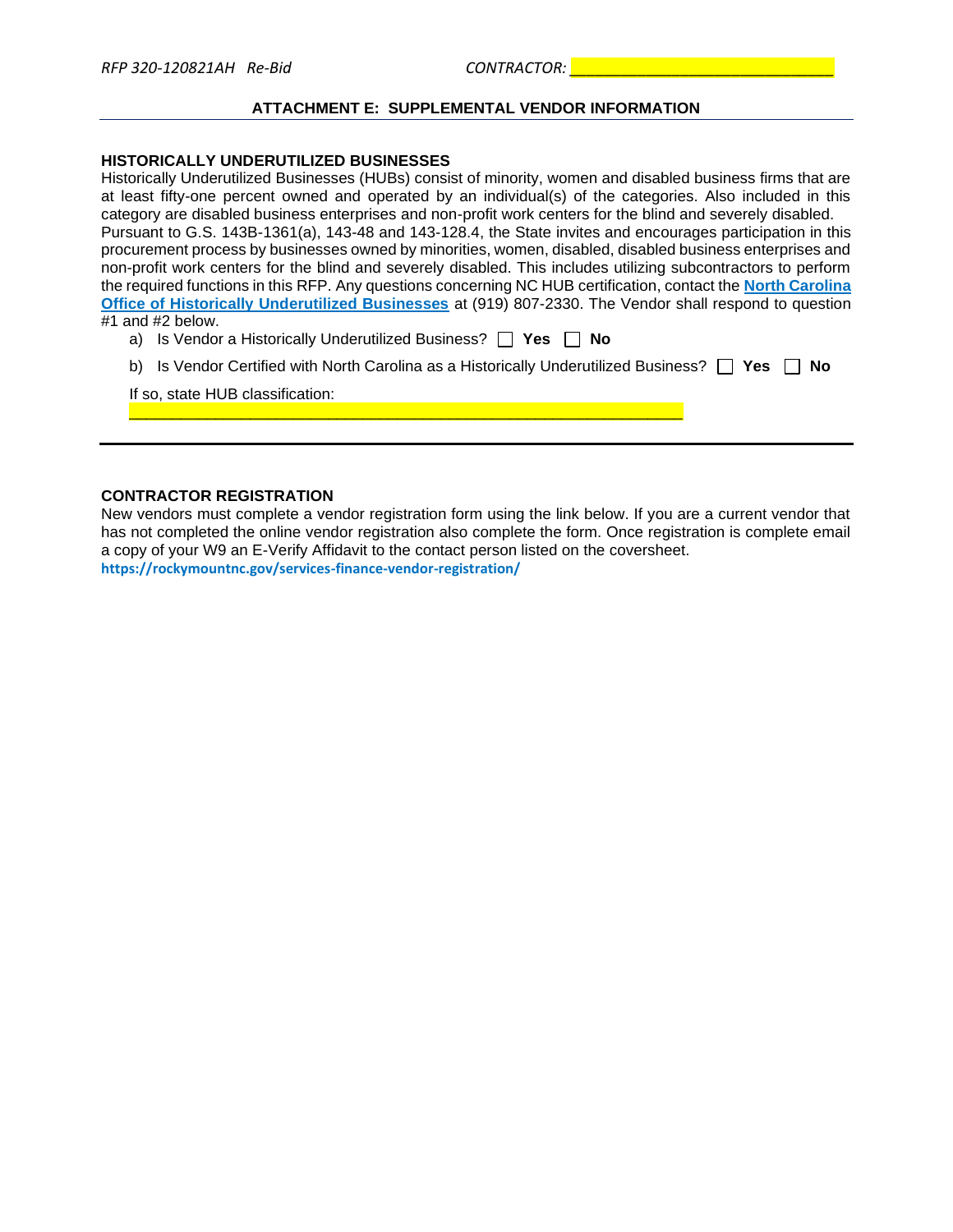| No.                     | Item | <b>Proposed Product(s)</b> | <b>Supplier Names &amp; Addresses</b> |
|-------------------------|------|----------------------------|---------------------------------------|
| $\overline{1}$          |      |                            |                                       |
| $\overline{\mathbf{2}}$ |      |                            |                                       |
| $\mathbf{3}$            |      |                            |                                       |
| $\overline{\mathbf{4}}$ |      |                            |                                       |
| $\overline{\mathbf{5}}$ |      |                            |                                       |

## **ATTACHMENT F: PROPOSED PRODUCTS FORM**

## CERTIFICATION BY PRIME CONTRACTOR:

Each supplier listed above has established his ability and responsibility to supply the specified materials in accordance with the Contract Documents.

**Contractor** 

| Bν |  |
|----|--|
|    |  |

CITY OF ROCKY MOUNT

Owner or Designer

Approved: \_\_\_\_\_\_\_\_\_\_\_\_\_\_\_\_\_\_\_\_\_\_\_\_\_\_\_\_\_\_\_\_\_\_\_\_\_\_\_\_\_\_\_\_ Date: \_\_\_\_\_\_\_\_\_\_\_\_\_\_\_\_\_\_\_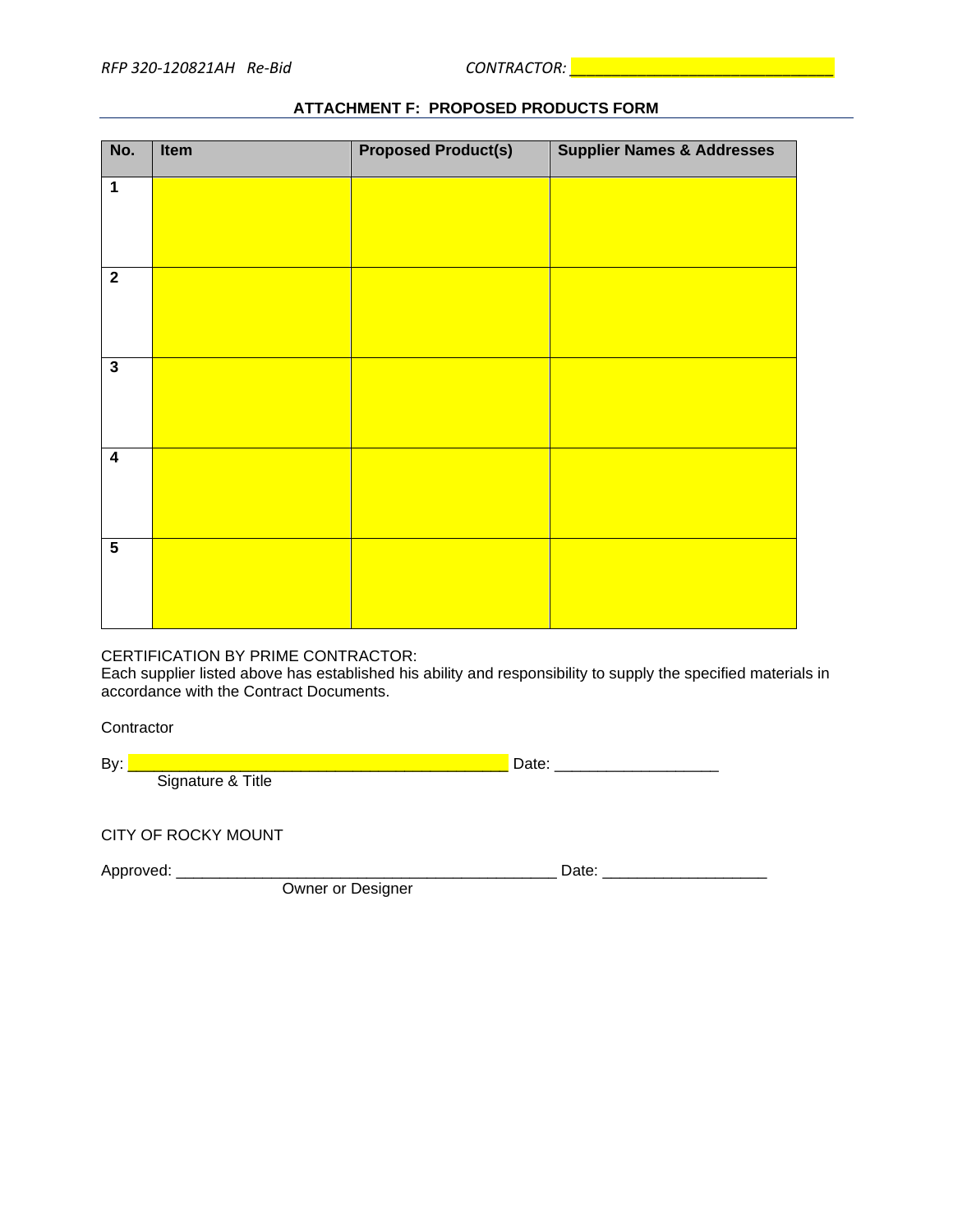## **ATTACHMENT G: MWBE FORMS**

For construction contracts with a value of \$30,000 or greater, the contractor is expected to complete the Identification of Minority Business Participation, Affidavits A, B, C, and D, and Appendix E (if applicable). These forms provided herein are hereby incorporated and made a part of this RFP. Forms can be found at **https://rockymountnc.gov/services-finance-mwbe/**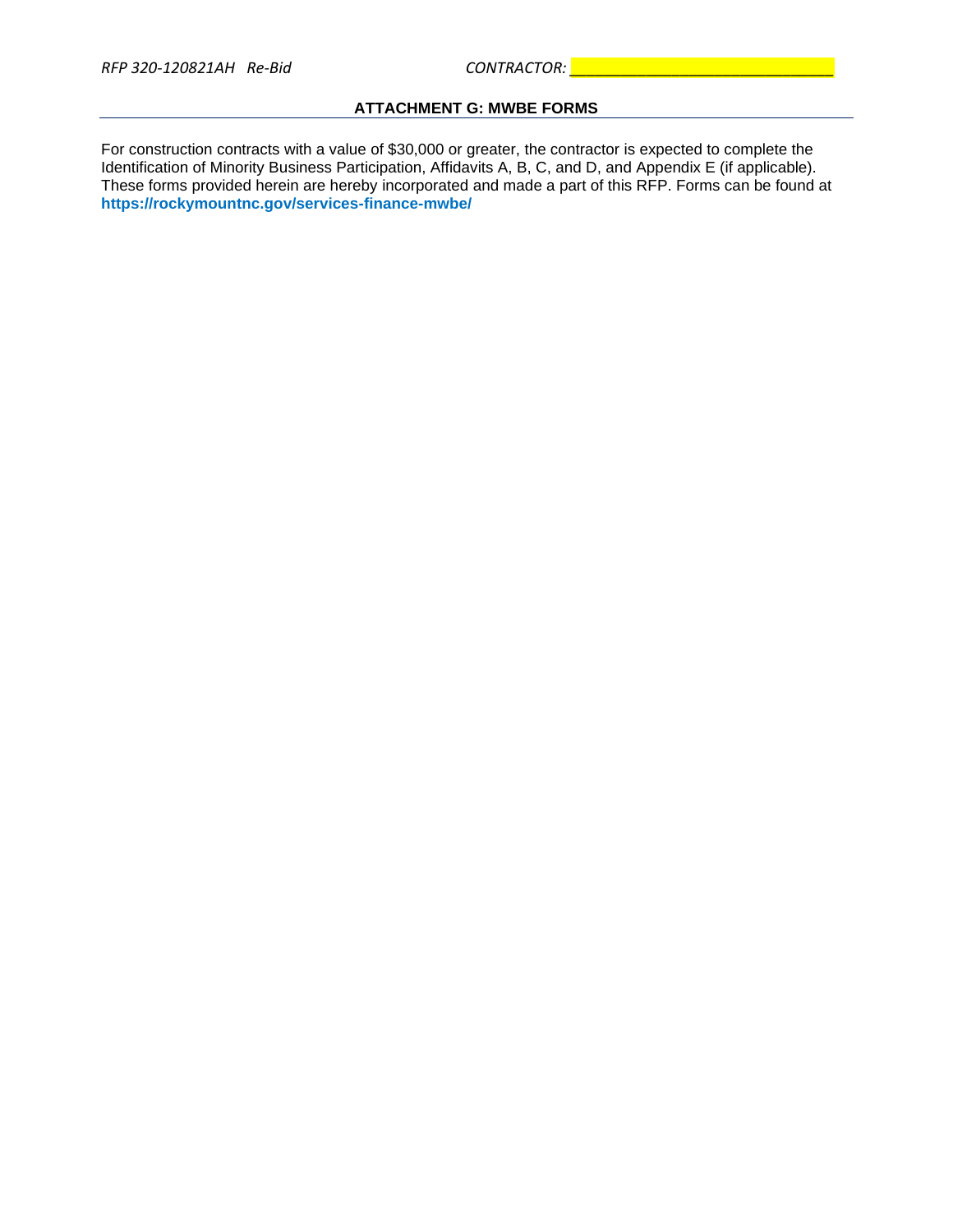#### **ATTACHMENT H: Aerial Map**

## **Aerial View**

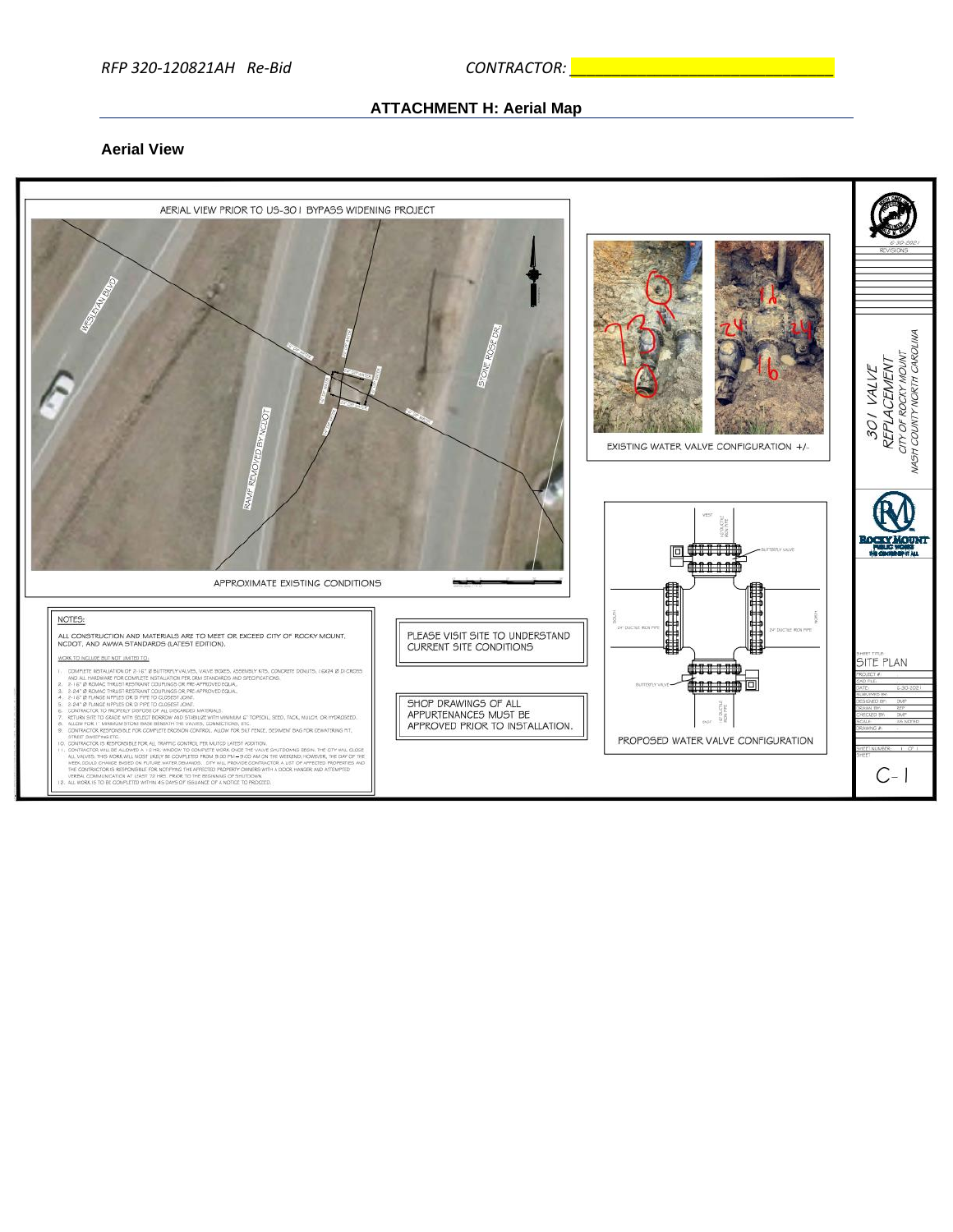## **ATTACHMENT I: Specifications Overview**

#### **Specifications Overview**

- ALL CONSTRUCTION AND MATERIALS ARE TO MEET OR EXCEED CITY OF ROCKY MOUNT, NCDOT, AND AWWA STANDARDS (LATEST EDITION).
- WORK TO INCLUDE BUT NOT LIMITED TO:
- COMPLETE INSTALLATION OF 2-16" Ø BUTTERFLY VALVES, VALVE BOXES, ASSEMBLY KITS, CONCRETE DONUTS, 16X24 Ø DI CROSS AND ALL HARDWARE FOR COMPLETE INSTALLATION PER CRM STANDARDS AND SPECIFICATIONS.
- 2-16" Ø ROMAC THRUST RESTRAINT COUPLINGS OR PRE-APPROVED EQUAL.
- 2-24" Ø ROMAC THRUST RESTRAINT COUPLINGS OR PRE-APPROVED EQUAL.
- 2-16" Ø FLANGE NIPPLES OR DI PIPE TO CLOSEST JOINT.
- 2-24" Ø FLANGE NIPPLES OR DI PIPE TO CLOSEST JOINT.
- CONTRACTOR TO PROPERLY DISPOSE OF ALL DISCARDED MATERIALS.
- RETURN SITE TO GRADE WITH SELECT BORROW AND STABILIZE WITH MINIMUM 6" TOPSOIL, SEED, TACK, MULCH, OR HYDROSEED.
- ALLOW FOR 1' MINIMUM STONE BASE BENEATH THE VALVES, CONNECTIONS, ETC.
- CONTRACTOR RESPONSIBLE FOR COMPLETE EROSION CONTROL. ALLOW FOR SILT FENCE, SEDIMENT BAG FOR DEWATERING PIT, STREET SWEEPING ETC.
- CONTRACTOR IS RESPONSIBLE FOR ALL TRAFFIC CONTROL PER MUTCD LATEST ADDITION.
- CONTRACTOR WILL BE ALLOWED A 12 HR. WINDOW TO COMPLETE WORK ONCE THE VALVE SHUTDOWNS BEGIN. THE CITY WILL CLOSE ALL VALVES. THIS WORK WILL MOST LIKELY BE COMPLETED FROM 9:00 PM – 9:00 AM ON THE WEEKEND; HOWEVER, THE DAY OF THE WEEK COULD CHANGE BASED ON FUTURE WATER DEMANDS. CITY WILL PROVIDE CONTRACTOR A LIST OF AFFECTED PROPERTIES AND THE CONTRACTOR IS RESPONSIBLE FOR NOTIFYING THE AFFECTED PROPERTY OWNERS WITH A DOOR HANGER AND ATTEMPTED VERBAL COMMUNICATION AT LEAST 72 HRS. PRIOR TO THE BEGINNING OF SHUTDOWN.
- ALL WORK IS TO BE COMPLETED WITHIN 45 DAYS OF ISSUANCE OF A NOTICE TO PROCEED